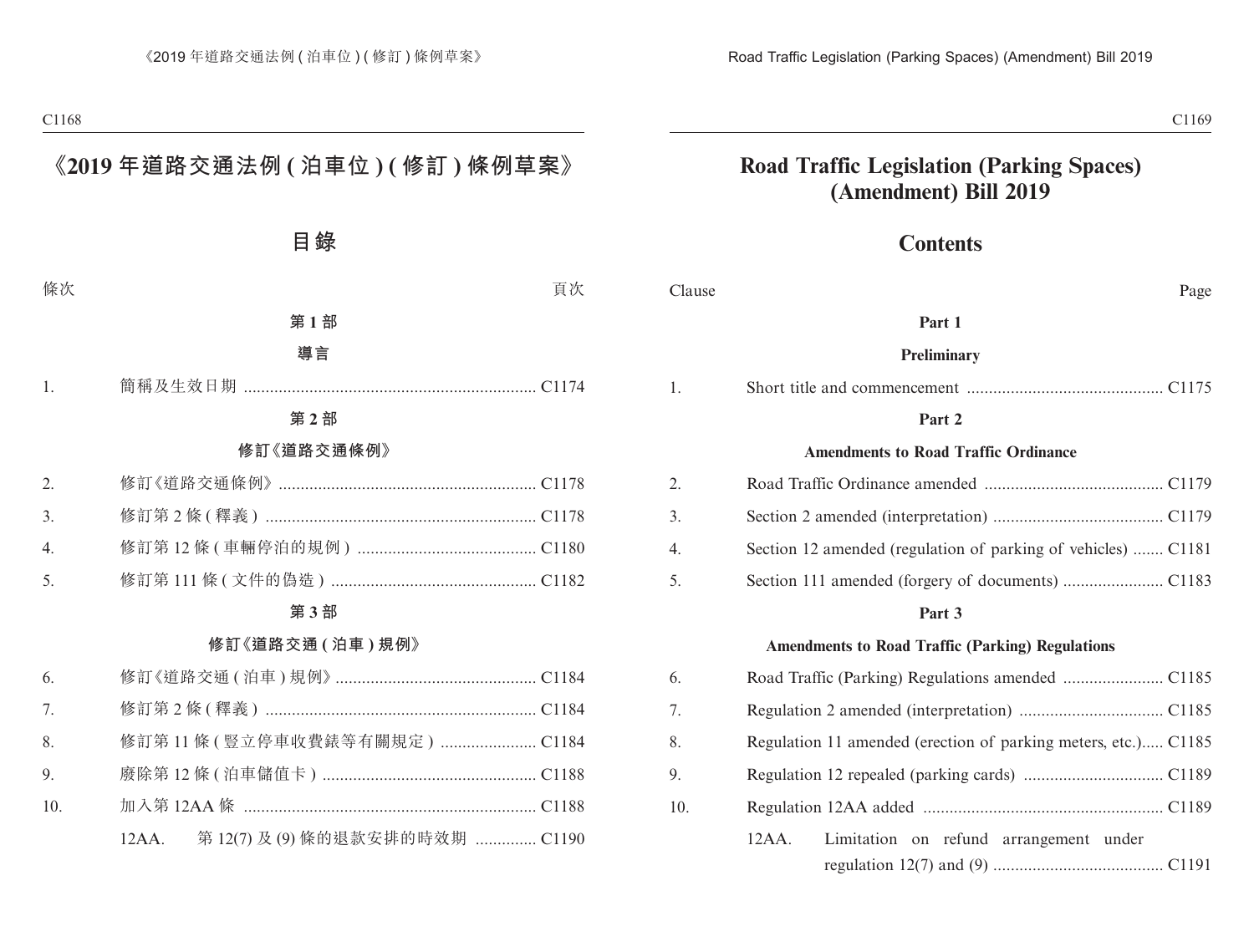### Road Traffic Legislation (Parking Spaces) (Amendment) Bill 2019

|        |                                                          | C1171 |
|--------|----------------------------------------------------------|-------|
| Clause |                                                          | Page  |
| 11.    |                                                          |       |
|        | 12A.                                                     |       |
| 12.    | Regulation 12B repealed (specification of coins and      |       |
| 13.    | Regulation 12D amended (offences relating to parking     |       |
| 14.    | Regulation 13 amended (interfering with parking          |       |
| 15.    |                                                          |       |
|        | Offences relating to unauthorized access to<br>13A.      |       |
| 16.    |                                                          |       |
| 17.    |                                                          |       |
|        | Schedule 2                                               |       |
| 18.    | Schedule 5 repealed (conditions for issue of parking     |       |
|        | Part 4                                                   |       |
|        | Repeal of Road Traffic (Parking) (Approved Cards) Notice |       |
| 19.    | Road Traffic (Parking) (Approved Cards) Notice           |       |

repealed ................................................................................. C1203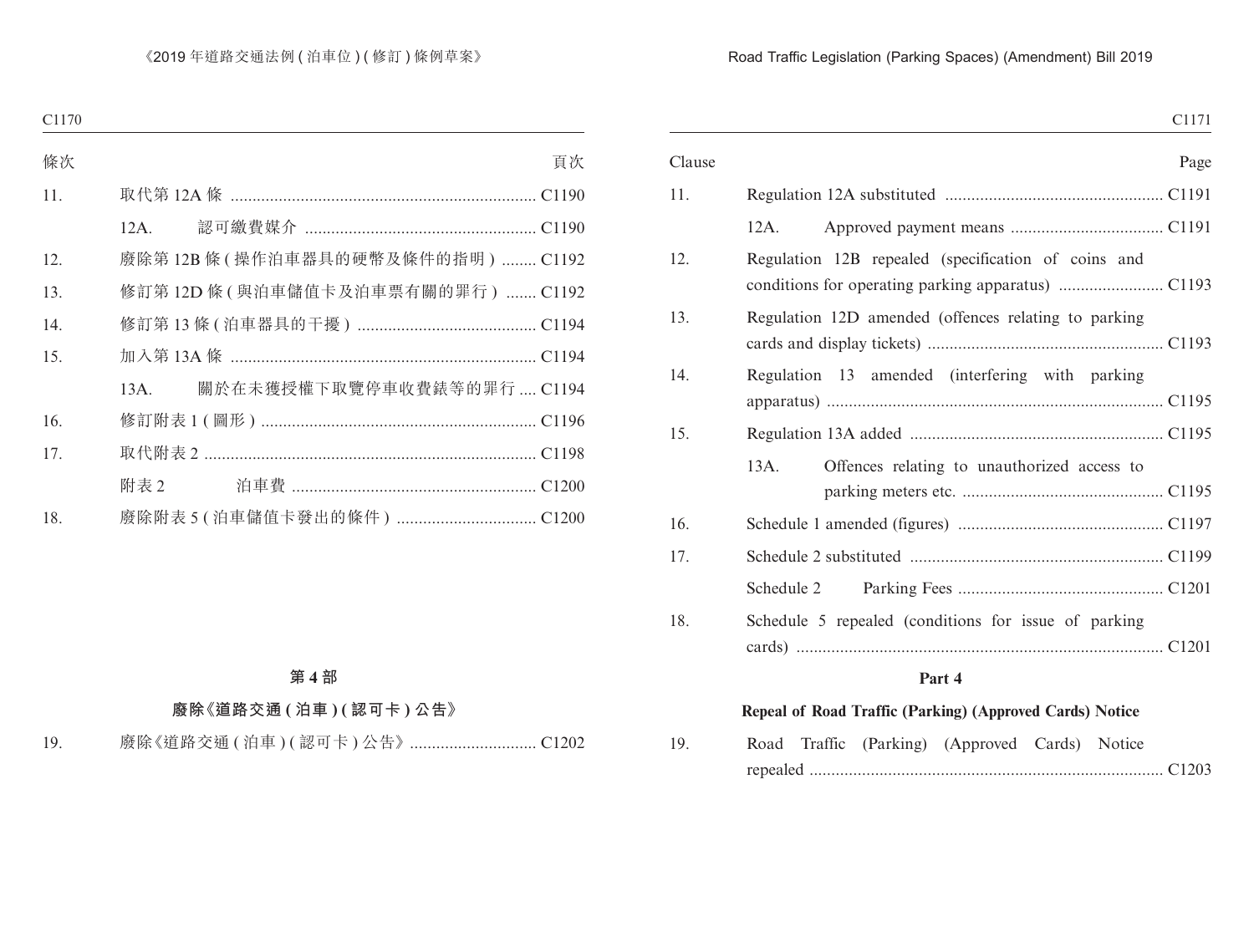Clause Page

#### **Part 5**

#### **Related Amendments**

# **Division 1—Amendments to Fixed Penalty (Traffic Contraventions) Ordinance**

| 20.                                                             | Fixed Penalty (Traffic Contraventions) Ordinance      |  |  |
|-----------------------------------------------------------------|-------------------------------------------------------|--|--|
|                                                                 |                                                       |  |  |
| 21.                                                             |                                                       |  |  |
| 22.                                                             | Section 10 amended (parking at parking meters and pay |  |  |
|                                                                 |                                                       |  |  |
| 23.                                                             |                                                       |  |  |
| Division 2—Amendments to Fixed Penalty (Traffic Contraventions) |                                                       |  |  |
|                                                                 | <b>Regulations</b>                                    |  |  |
| 24.                                                             | Fixed Penalty (Traffic Contraventions) Regulations    |  |  |
|                                                                 |                                                       |  |  |
| 25.                                                             |                                                       |  |  |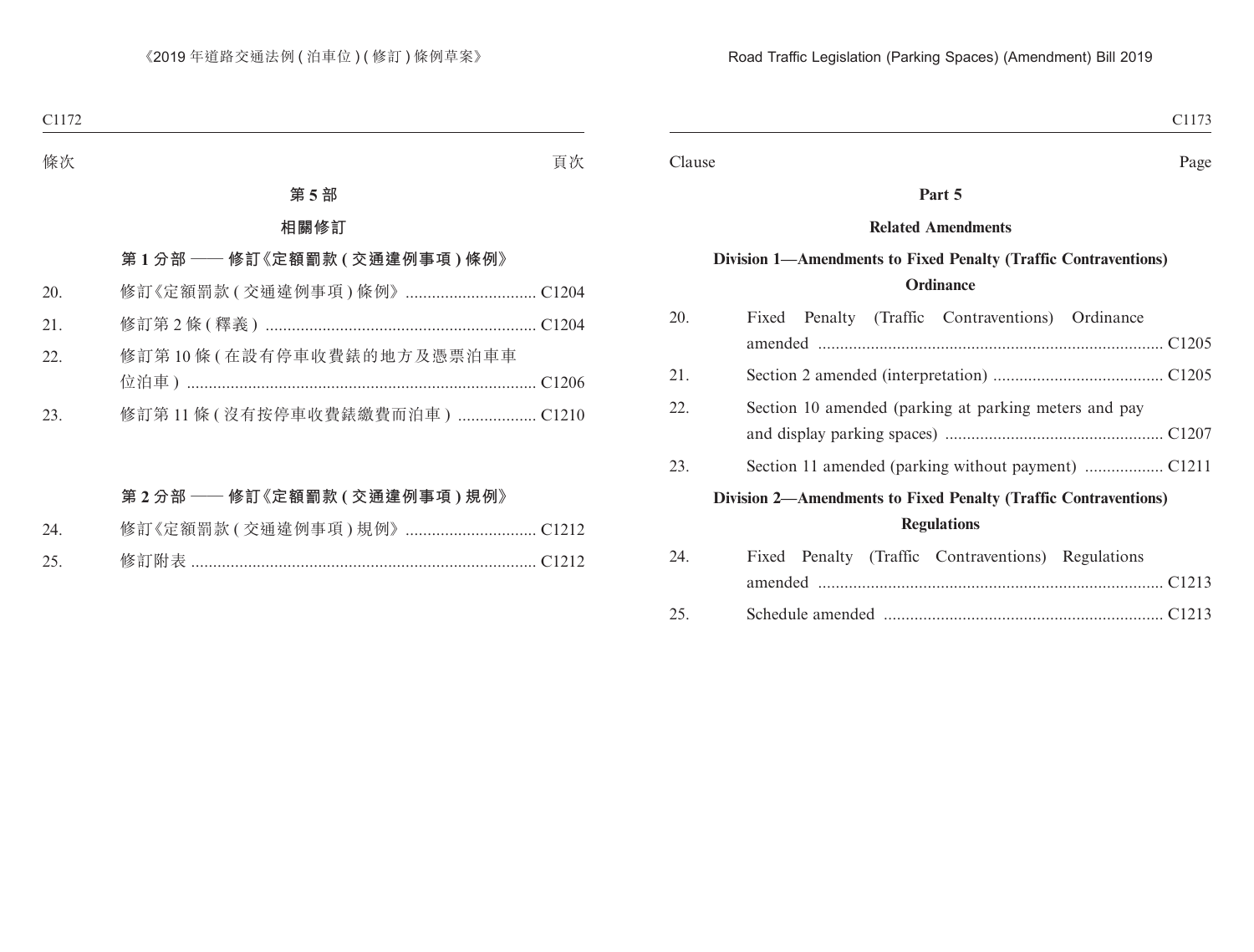# A BILL

# To

Amend the Road Traffic Ordinance and other specified traffic legislation to provide for the use of electronic means to pay for using parking spaces; to provide for the installation of sensors to detect the occupancy of parking spaces; and to provide for related matters.

Enacted by the Legislative Council.

# **Part 1**

# **Preliminary**

## **1. Short title and commencement**

- (1) This Ordinance may be cited as the Road Traffic Legislation (Parking Spaces) (Amendment) Ordinance 2019.
- (2) Subject to subsections (3) and (4), this Ordinance comes into operation on 1 May 2020.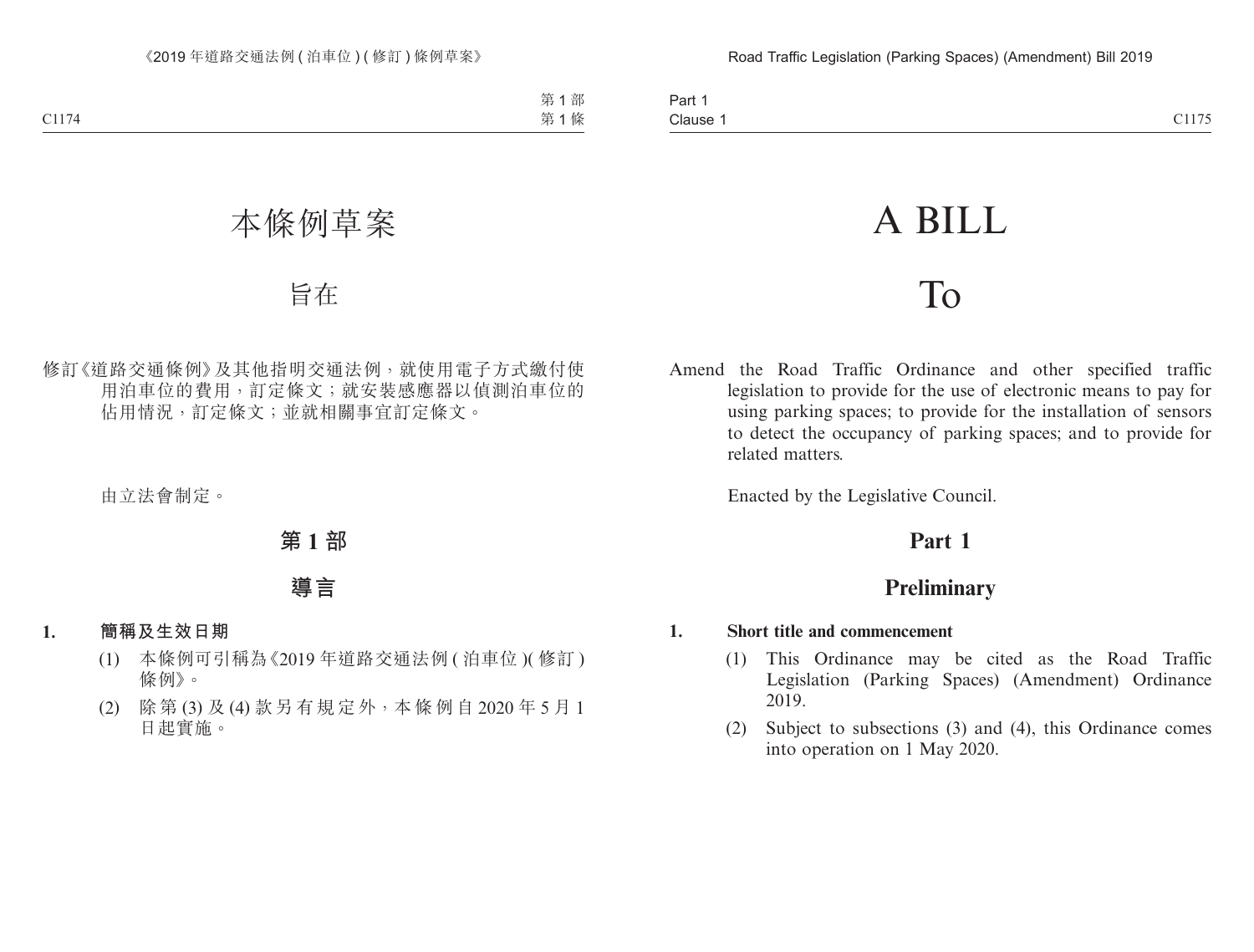| Part                     |                             |
|--------------------------|-----------------------------|
|                          |                             |
| $\overline{\phantom{0}}$ | $\sim$ $\sim$ $\sim$ $\sim$ |
|                          |                             |
| Clause 1                 |                             |

- (3) Sections 3(4), 4(1) and (5), 5, 9, 13(3) and 18 come into operation on 1 January 2022.
- (4) Section 16(3) comes into operation on 1 January 2023.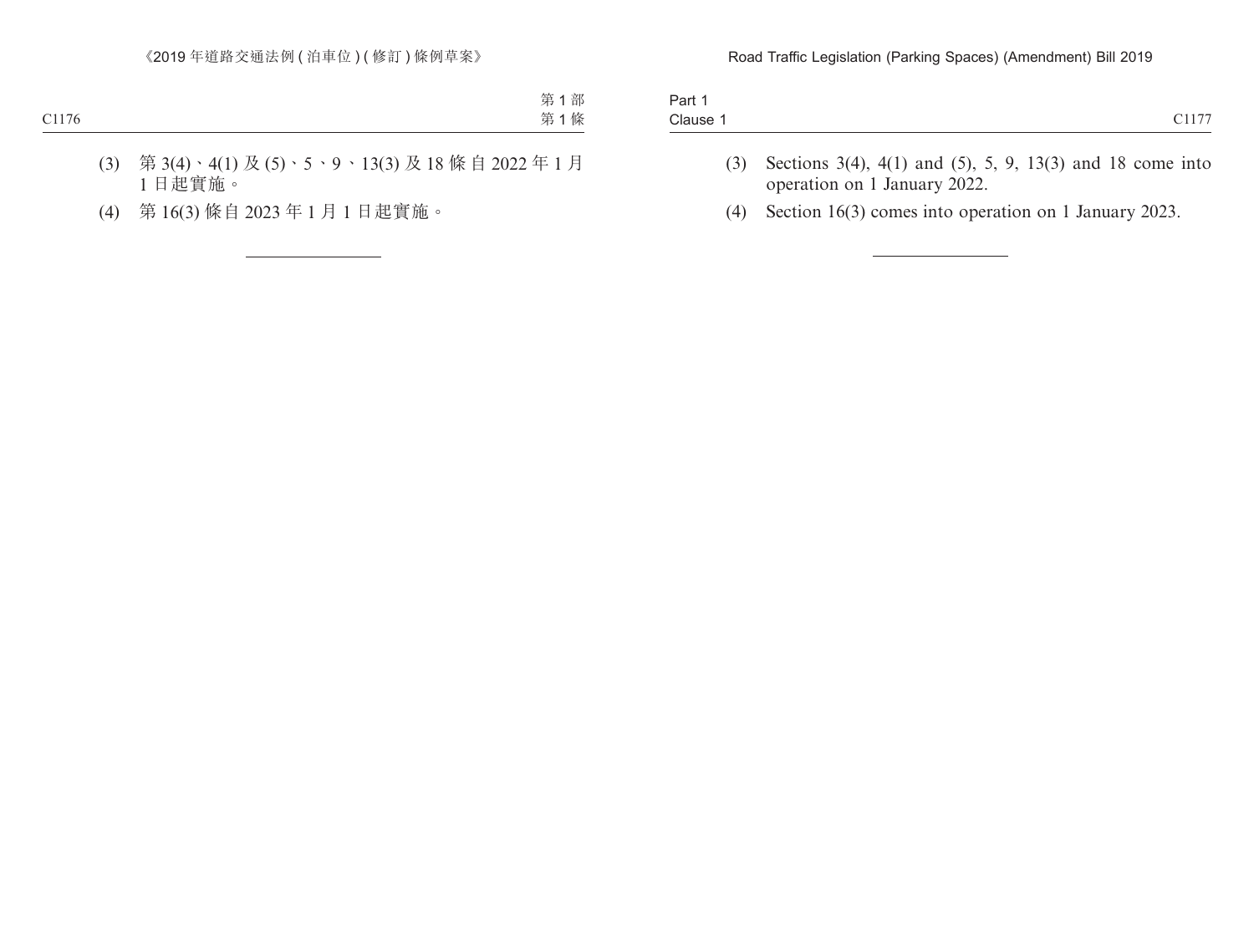| Part 2   |                                                   |
|----------|---------------------------------------------------|
| Clause 2 | $\bigcap$ 1.70<br>$\overline{1}$<br><b>CIII</b> ) |

# **Part 2**

# **Amendments to Road Traffic Ordinance**

#### **2. Road Traffic Ordinance amended**

The Road Traffic Ordinance (Cap. 374) is amended as set out in this Part.

#### **3. Section 2 amended (interpretation)**

(1) Section 2—

### **Repeal the definition of** *parking meter*

#### **Substitute**

"*parking meter* (停車收費錶)—

- (a) means an apparatus constructed and designed to receive and indicate, or to indicate, payment for the use of a parking space; and
- (b) includes a space sensor installed, whether or not on the apparatus, in relation to the parking space;".
- (2) Section 2—

# **Repeal the definition of** *pay and display machine*

#### **Substitute**

"*pay and display machine* (憑票泊車機)—

- (a) means a machine or apparatus constructed and designed to issue a display ticket in relation to parking spaces in a parking place; and
- (b) includes a space sensor installed, whether or not on the machine or apparatus, in relation to the parking spaces;".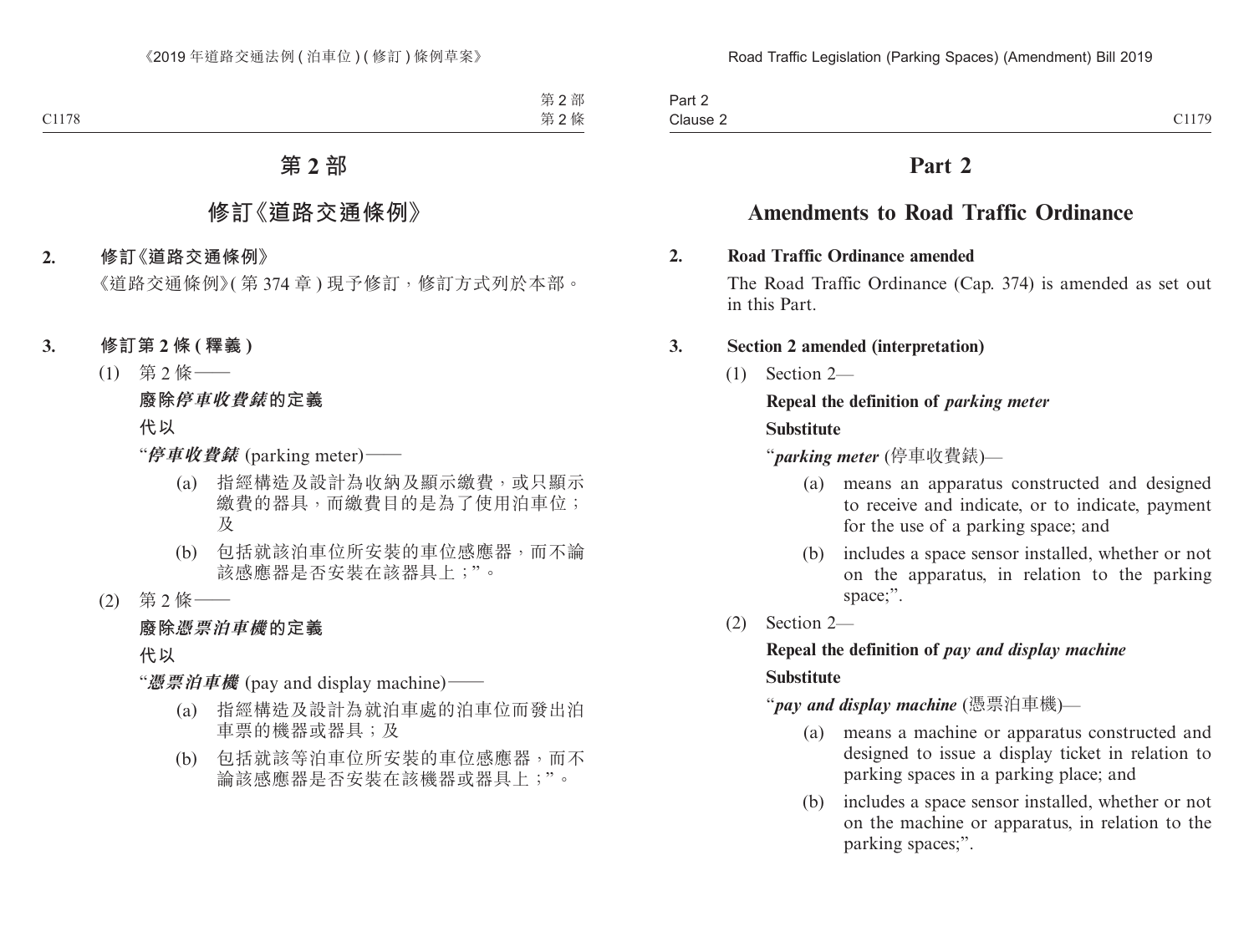(1) Section 12(1)—

**Repeal paragraphs (k), (l), (m), (n) and (o).**

(2) Section  $12(1)(p)$ —

## **Repeal**

everything after "any card"

## **Substitute**

"or device, or an electronic system, for use in payment of a parking fee in conjunction with any parking meter, or pay and display machine, as the Commissioner may specify with reference to class, construction, location or otherwise;".

(3) Section 12(1)—

**Repeal paragraph (q) Substitute**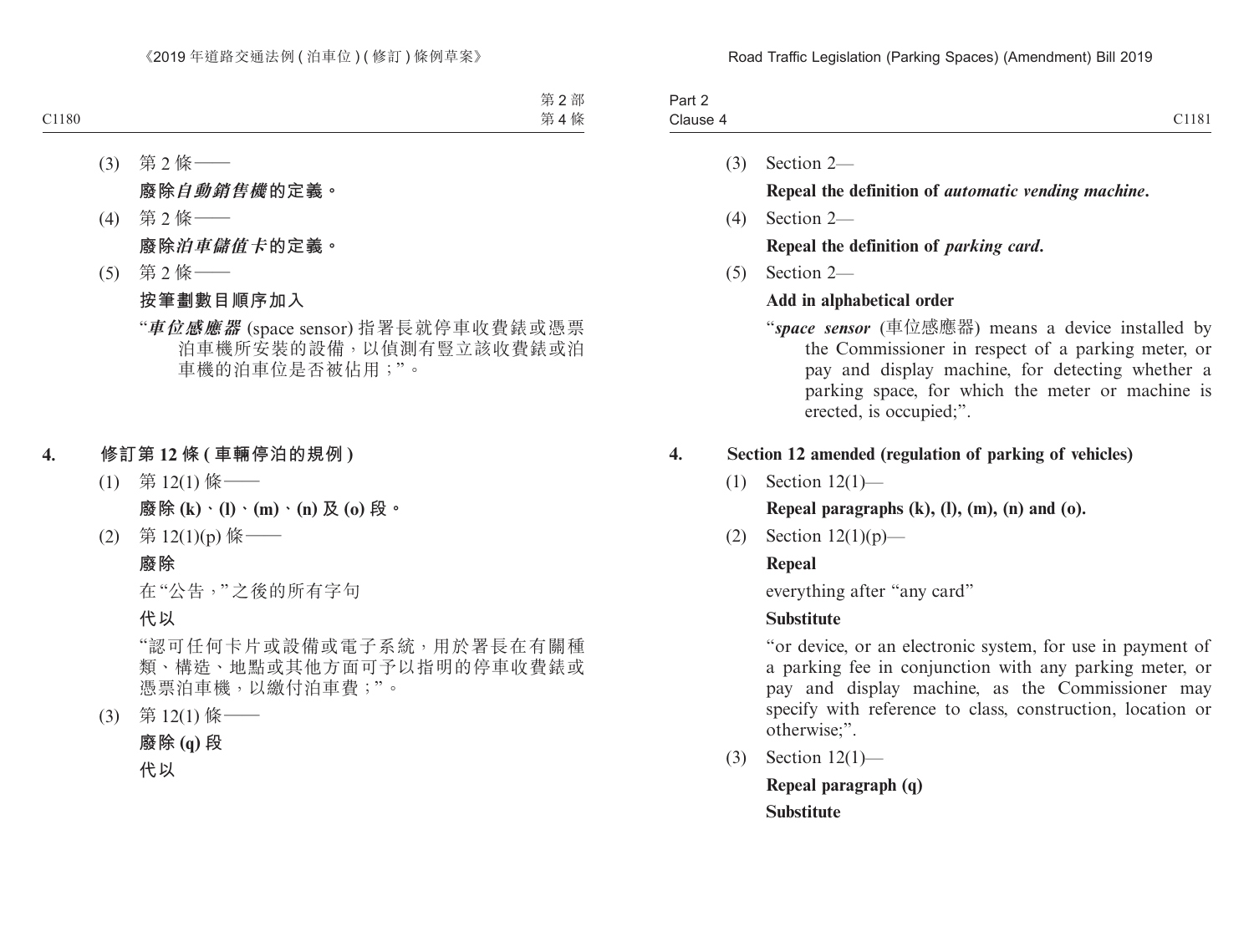| Part 2              |       |
|---------------------|-------|
| Clause 5<br>_______ | C1183 |

- "(q) the determination by the Commissioner of directions and conditions relating to the use of a card or device, or an electronic system, referred to in paragraph  $(p)$ ;".
- (4) Section 12(1)(r)—

#### **Repeal**

everything after "any parking meter"

#### **Substitute**

"or pay and display machine;".

(5) Section 12(1)(s)—

#### **Repeal**

"parking cards or".

(6) After section  $12(1)$ —

#### **Add**

"(1A) A notice referred to in subsection  $(1)(p)$  is not subsidiary legislation.".

#### **5. Section 111 amended (forgery of documents)**

Section  $111(2A)(a)$  and  $(b)$ —

#### **Repeal**

"a parking card or".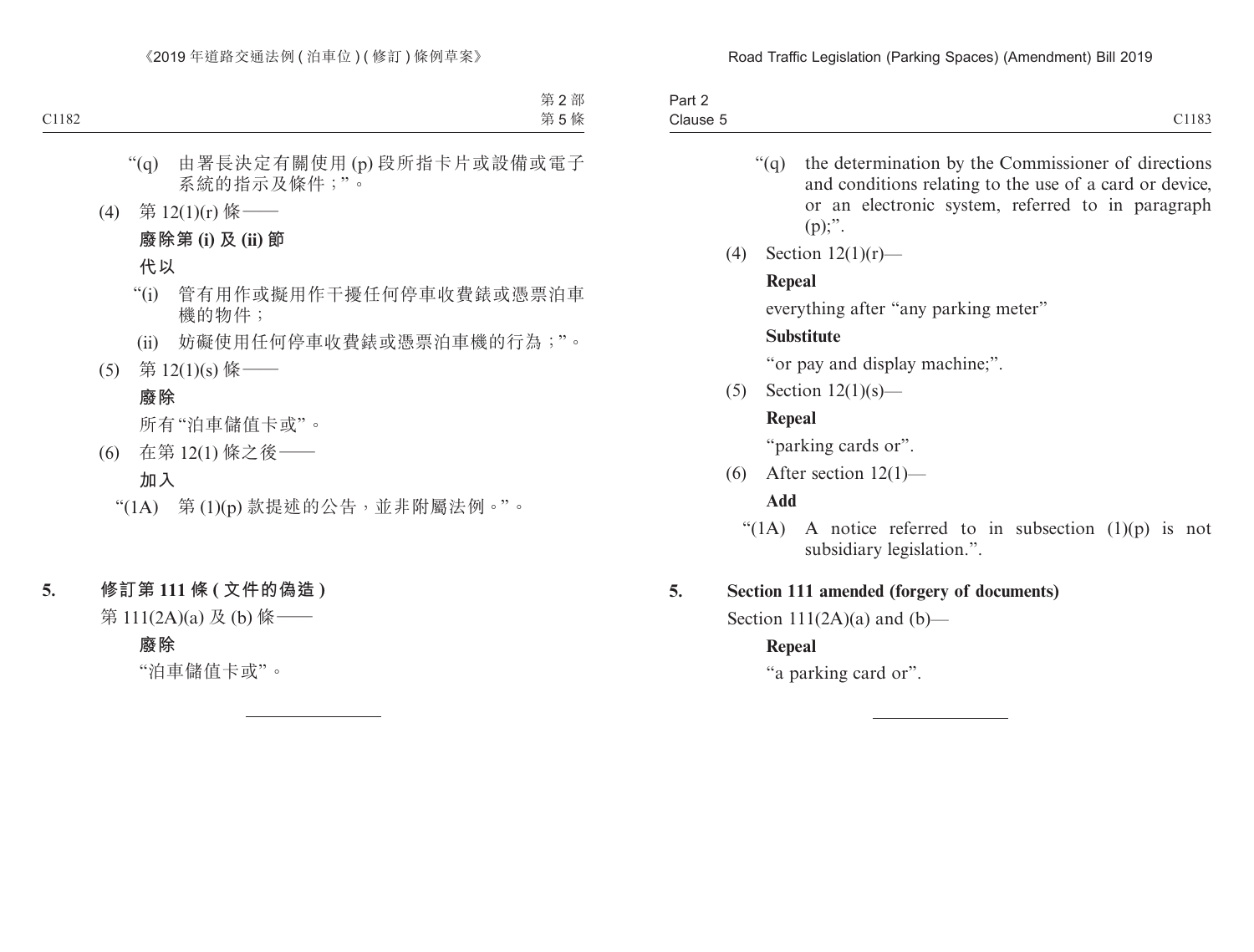| $\sim$<br>Part 3 |       |
|------------------|-------|
| Clause 6         | C1185 |

# **Part 3**

# **Amendments to Road Traffic (Parking) Regulations**

#### **6. Road Traffic (Parking) Regulations amended**

The Road Traffic (Parking) Regulations (Cap. 374 sub. leg. C) are amended as set out in this Part.

#### **7. Regulation 2 amended (interpretation)**

- (1) Regulation 2(1)—
	- (a) definition of *approved card*;
	- (b) definition of *card operated parking meter*;
	- (c) definition of *coin operated parking meter*—

**Repeal the definitions.**

(2) Regulation 2(1)—

## **Add in alphabetical order**

"*approved payment means* (認可繳費媒介) means a card or device, or an electronic system, approved by the Commissioner under regulation 12A;".

## **8. Regulation 11 amended (erection of parking meters, etc.)**

(1) Regulation 11—

#### **Repeal subregulation (1)**

#### **Substitute**

"(1) For a parking space within a parking place, the Commissioner may erect a parking meter, or a pay and display machine, on Government land, or at the parking place.".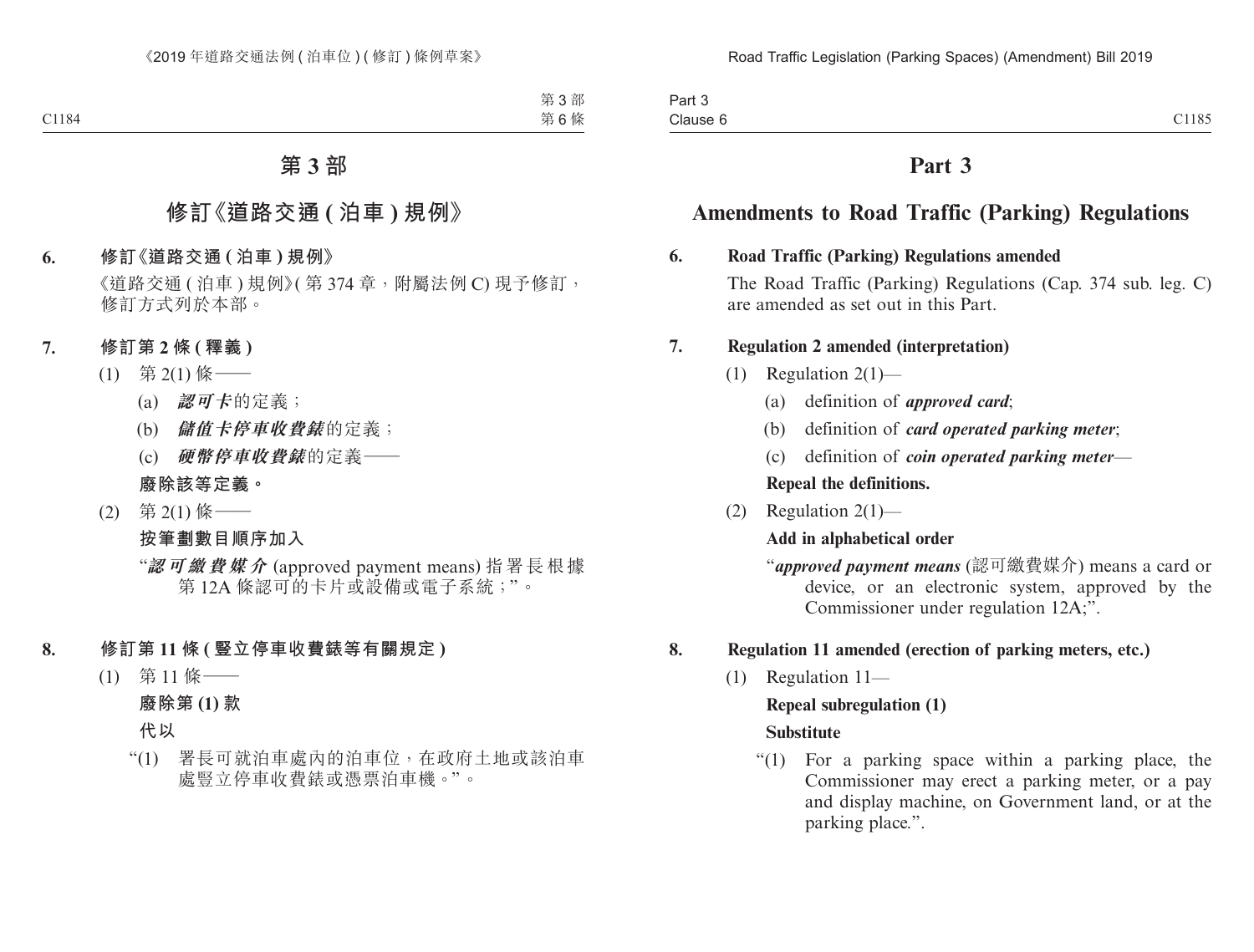| $\sim$<br>າ~~+<br>ail J |                                        |
|-------------------------|----------------------------------------|
| Clause                  | $\sim$ $\sim$ $\sim$<br>- 36<br>1107 - |

(2) Regulation 11—

# **Repeal subregulation (2)**

## **Substitute**

- "(2) The Commissioner—
	- (a) may erect a traffic sign in accordance with Figure No. 18 in Schedule 1 at a place where a parking meter is erected;
	- (b) may erect a traffic sign in accordance with Figure No. 18A in Schedule 1 at a place where a parking meter is erected; and
	- (c) may erect a traffic sign in accordance with Figure No. 19 in Schedule 1 at a place where a pay and display machine is erected.
- (2A) Subregulation (2)(a) expires at the end of 31 December 2022."
- (3) Regulation 11—

# **Repeal subregulation (3)**

#### **Substitute**

- "(3) For a parking space in respect of which a parking meter is erected, the fee specified in column 1 of Part 1 of Schedule 2 is the maximum fee that may be charged for the use of the parking space for the period specified in column 2 of that Part.
- (3A) For a parking space in respect of which a pay and display machine is erected, the fee specified in column 1 of Part 2 of Schedule 2 is the maximum fee that may be charged for the use of the parking space for the period specified in column 2 of that Part.".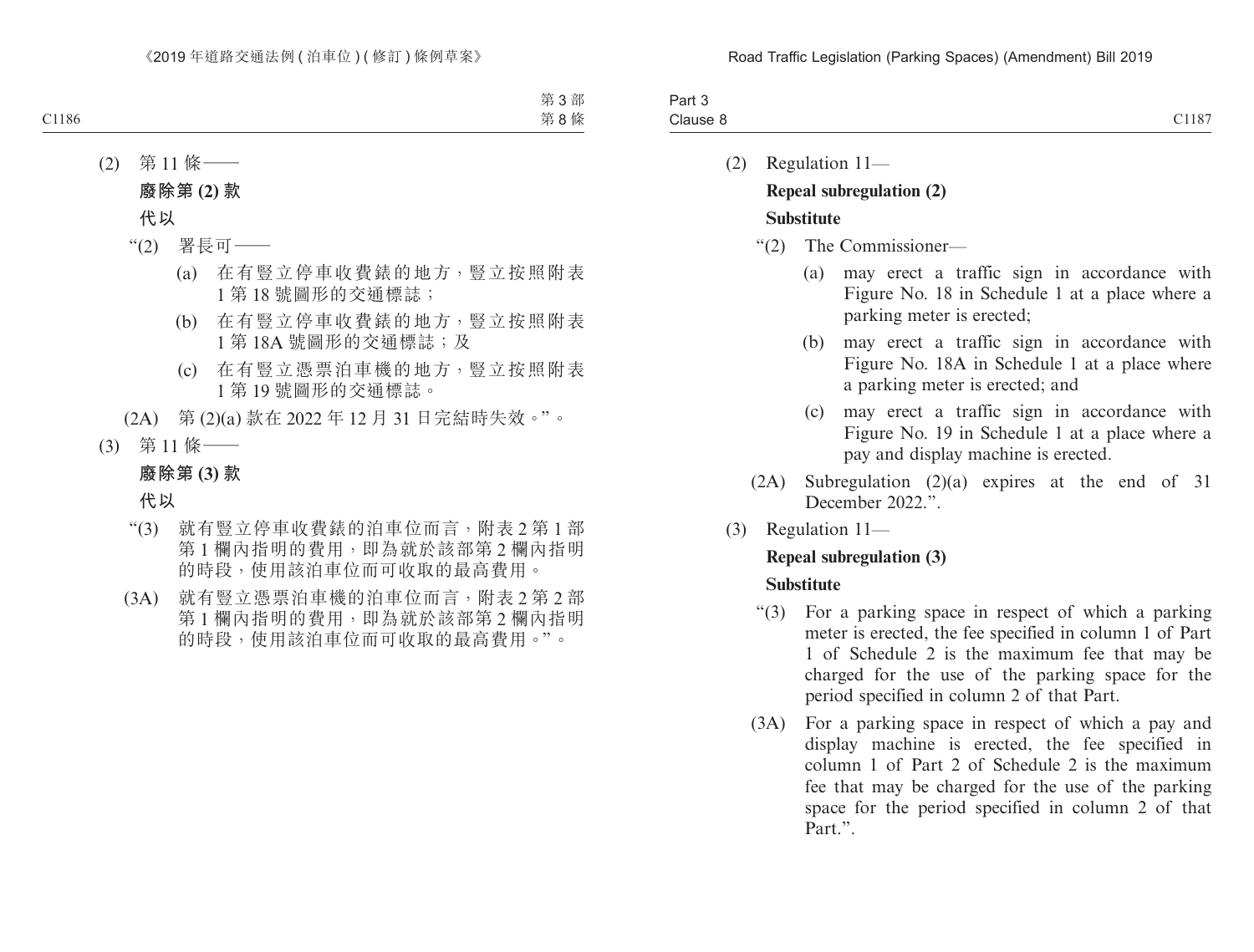| $\sim$<br>າ~~+<br>art ə |               |
|-------------------------|---------------|
| Clause                  | 01100<br>1189 |

(4) Regulation  $11(4)(c)$ —

#### **Repeal**

"in the case of—"

#### **Substitute**

"the following information, or the place where such information can be found—".

(5) Regulation  $11(4)(c)$ —

#### **Repeal subparagraph (i).**

(6) Regulation  $11(4)(c)$ —

## **Repeal subparagraphs (ii) and (iii)**

#### **Substitute**

- "(ii) for a parking meter—the approved payment means for the meter, and the directions or conditions for using the approved payment means to pay the parking fee;
- (iii) for a pay and display machine—the approved payment means for the machine, and the manner in which it may be used for obtaining a display ticket.".
- (7) Regulation 11—

**Repeal subregulation (5).**

#### **9. Regulation 12 repealed (parking cards)**

Regulation 12—

**Repeal the regulation.**

#### **10. Regulation 12AA added**

Before regulation 12A—

**Add**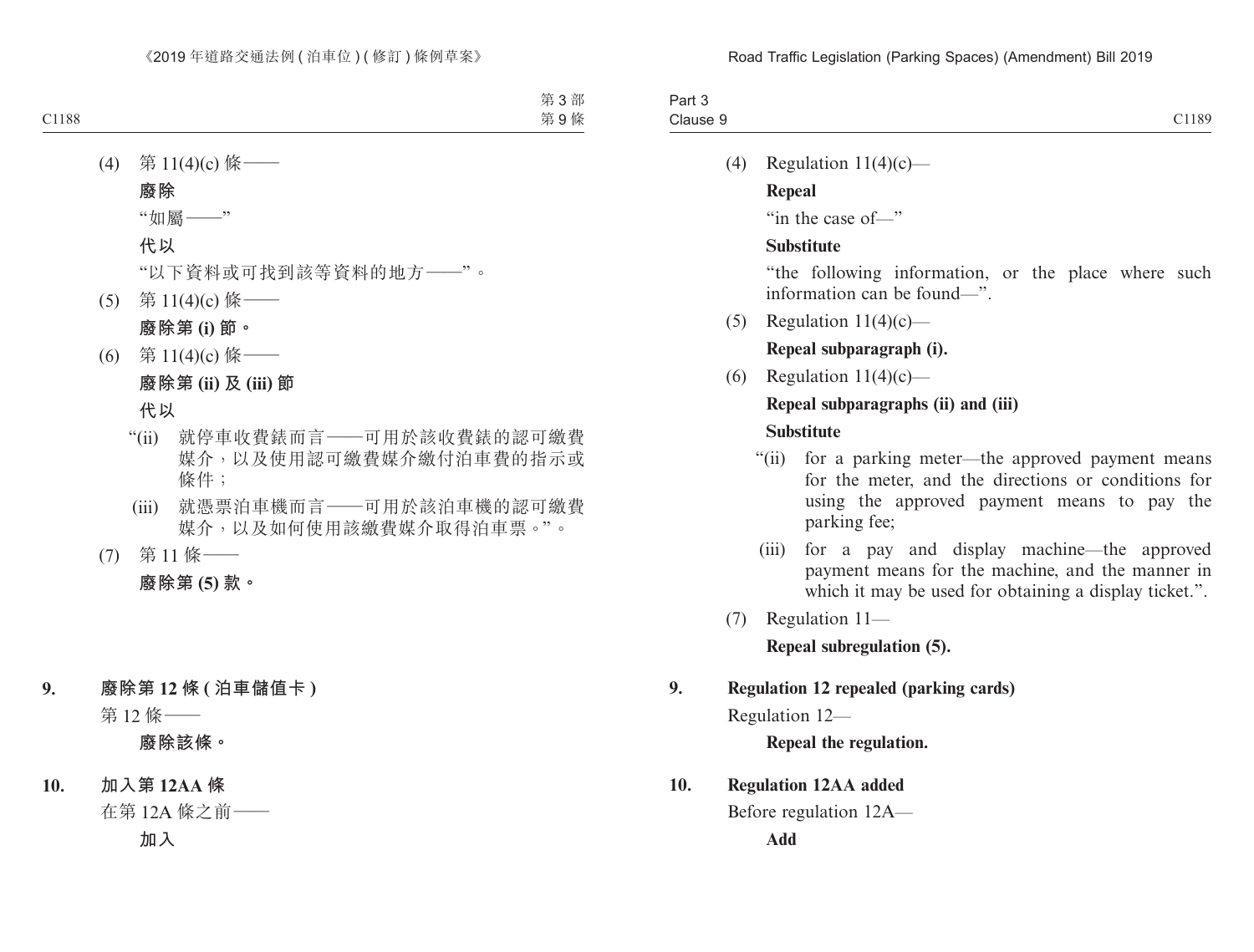| Part 3    |       |
|-----------|-------|
| Clause 11 | C1191 |

### "**12AA. Limitation on refund arrangement under regulation 12(7) and (9)**

- (1) A person is not entitled to a refund under regulation  $12(7)$  unless the person returns the parking card pursuant to regulation 12(6) on or before 31 December 2021
- (2) A person is not entitled to a refund under regulation 12(9) unless the person surrenders the parking card and applies for the refund under regulation 12(8) on or before 31 December 2021.".

#### **11. Regulation 12A substituted**

Regulation 12A—

**Repeal the regulation Substitute**

#### "**12A. Approved payment means**

- (1) The Commissioner may, by notice published in the Gazette, approve the following for use in payment of a parking fee in conjunction with a parking meter or a pay and display machine—
	- (a) a card or device that the Commissioner considers appropriate;
	- (b) an electronic system that the Commissioner considers appropriate.
- (2) The Commissioner may, by the notice under subregulation (1), specify the parking meter, or the pay and display machine, to which that subregulation applies with reference to class, construction, location or otherwise.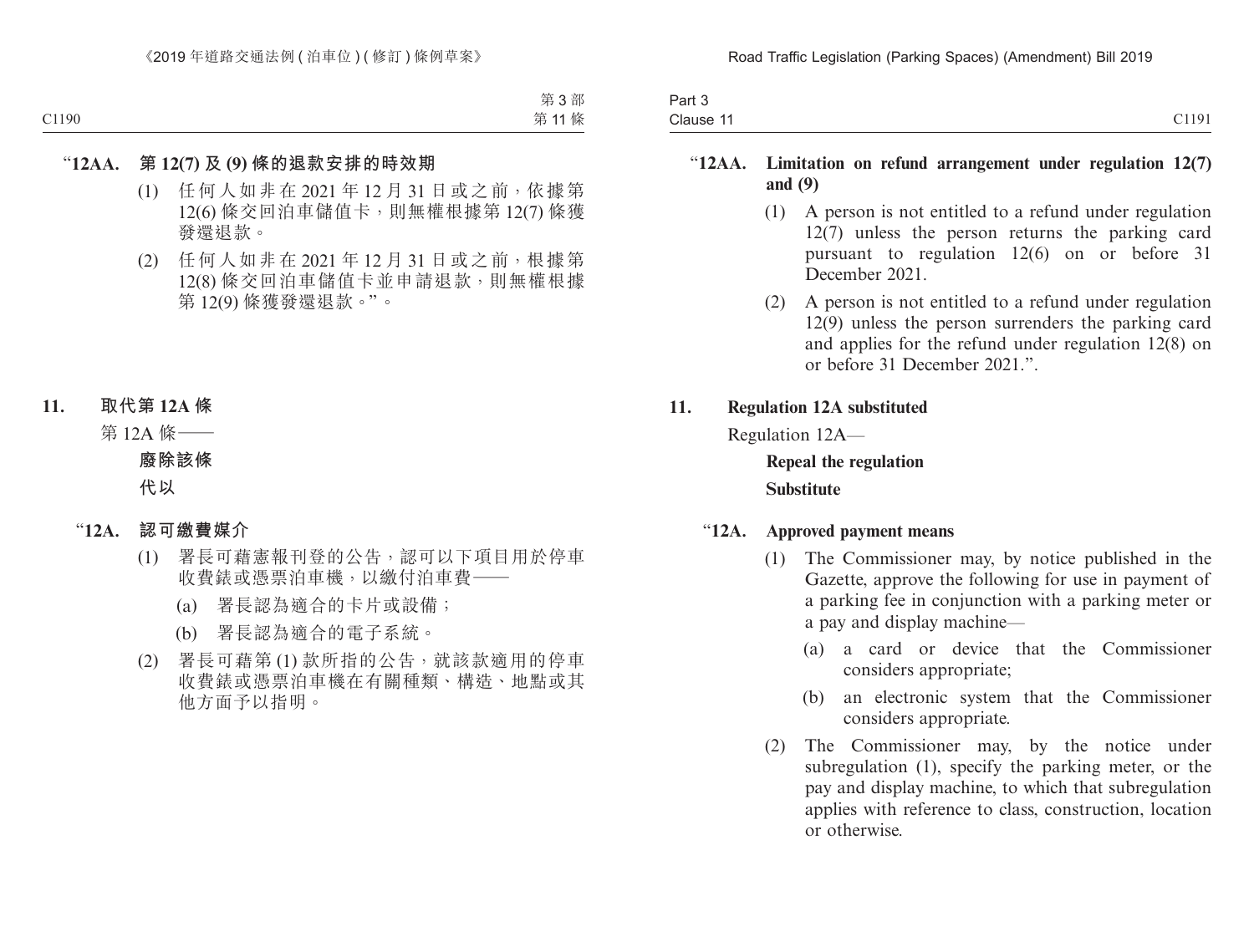| $. \,$<br><b>Fall</b><br>ັບ |                      |
|-----------------------------|----------------------|
| Clause 12                   | C1102<br>$\sim$ 11/2 |

- (3) The Commissioner may determine the directions and conditions relating to the use of an approved payment means in paying a parking fee or obtaining a display ticket.".
- **12. Regulation 12B repealed (specification of coins and conditions for operating parking apparatus)**

Regulation 12B—

**Repeal the regulation.**

## **13. Regulation 12D amended (offences relating to parking cards and display tickets)**

(1) Regulation 12D, heading—

**Repeal**

"**parking cards**"

#### **Substitute**

"**payment means**".

- (2) Regulation 12D(1)— **Repeal paragraph (b).**
- (3) Regulation 12D— **Repeal subregulation (1).**
- (4) Before regulation 12D(2)—

# **Add**

"(1A) If a person, without lawful authority or reasonable excuse, uses or attempts to use, for the purpose of operating a parking meter or a pay and display machine, an approved payment means which has been interfered with, altered or damaged, the person commits an offence and is liable to a fine of \$500.".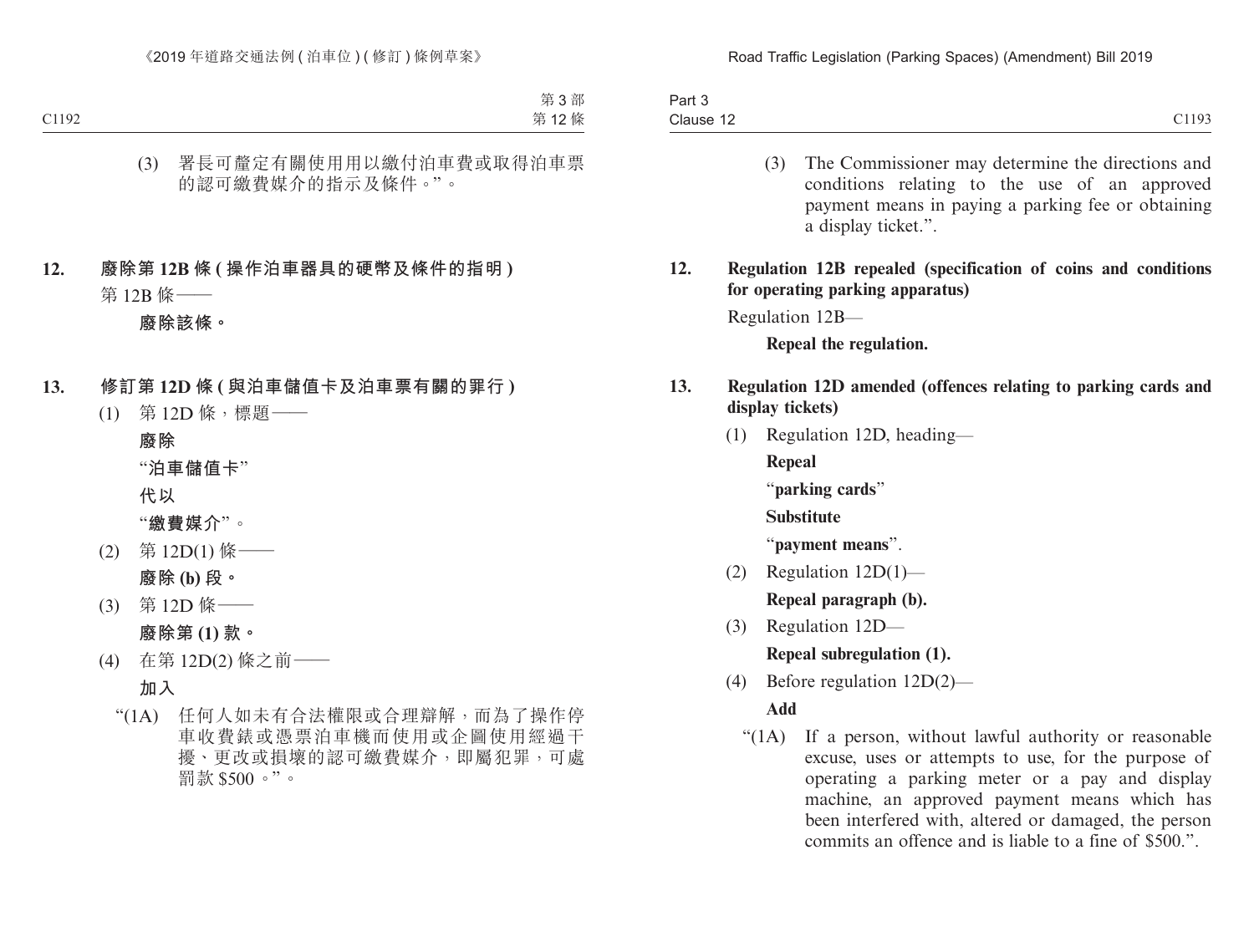| Part 3    |                       |
|-----------|-----------------------|
| Clause 14 | C1105<br><b>0.170</b> |

#### **14. Regulation 13 amended (interfering with parking apparatus)**

(1) Regulation 13—

#### **Repeal paragraph (a)**

#### **Substitute**

- "(a) interferes with a parking meter or a pay and display machine;".
- (2) Regulation 13—

### **Repeal paragraph (c)**

#### **Substitute**

- "(c) operates or attempts to operate—
	- (i) a parking meter, other than by the use of an approved payment means; or
	- (ii) a pay and display machine, other than by the use of an approved payment means; or".
- (3) Regulation 13—

#### **Repeal paragraph (d).**

#### **15. Regulation 13A added**

Part III, after regulation 13—

#### **Add**

## "**13A. Offences relating to unauthorized access to parking meters etc.**

- (1) A person commits an offence if the person knowingly obtains unauthorized access to data or information contained in a parking meter, a pay and display machine, or an associated electronic system.
- (2) A person commits an offence if the person, without lawful authority or reasonable excuse—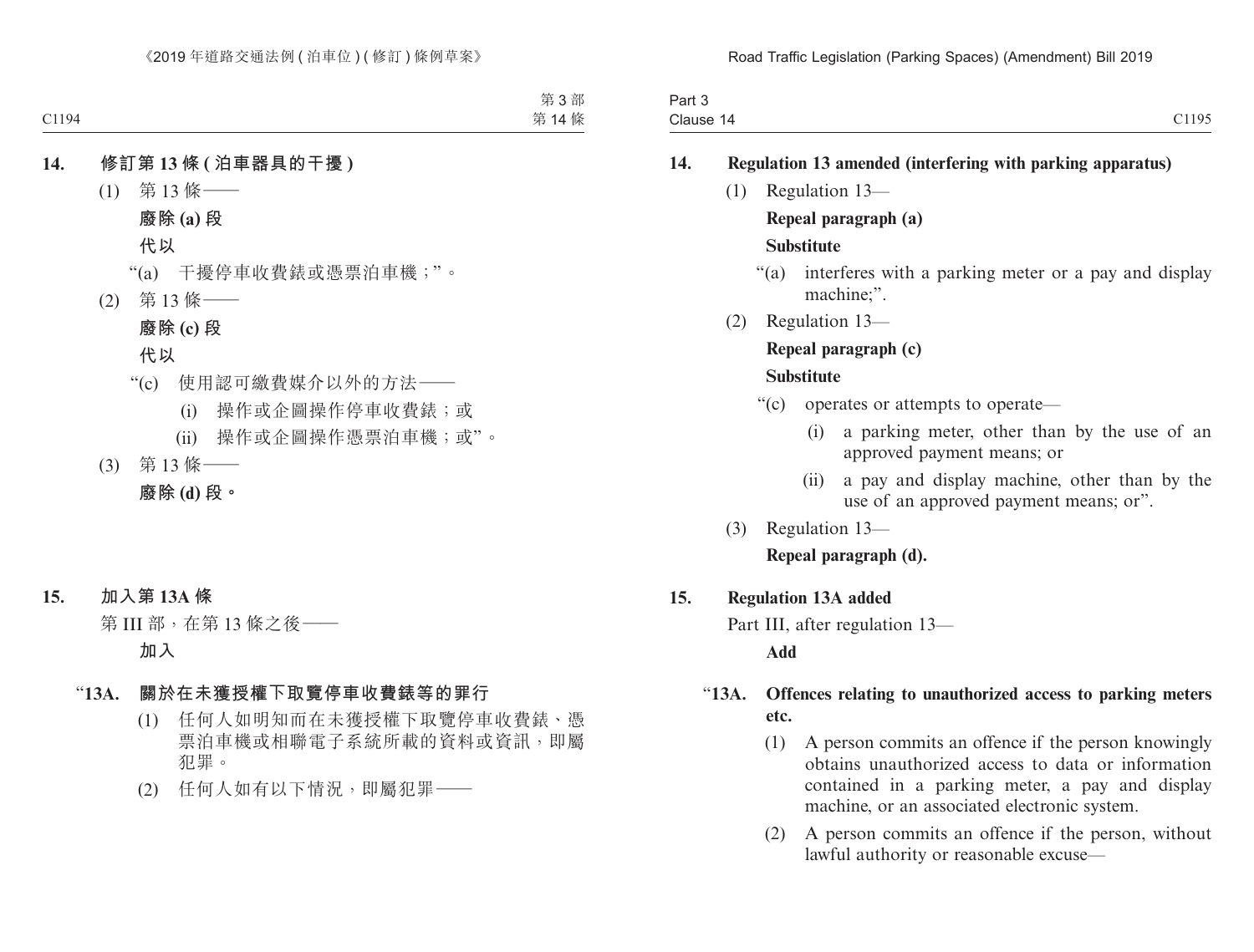| <b>STATES OF STREET</b><br>.3cm<br>-dil<br>. |                           |
|----------------------------------------------|---------------------------|
| $\sim$<br>Clause 16<br>---------             | 1107<br>--<br>$\sim$ 11/2 |

- (a) erases, in whole or in part, alters or damages the data or information processed or stored in a parking meter, a pay and display machine, or an associated electronic system; or
- (b) tampers with the operation or any part of the operation of an associated electronic system.
- (3) A person who commits an offence under subregulation (1) or (2) is liable on conviction to a fine at level 2 and to imprisonment for 3 months.
- (4) In this regulation—
- *associated electronic system* (相聯電子系統) means an electronic system that is associated with a parking meter or a pay and display machine—
	- (a) for ascertaining or indicating whether a parking fee is paid for using a parking space;
	- (b) for ascertaining or indicating whether a parking space is occupied; or
	- (c) for the management or operation of the parking meter or the pay and display machine.".

#### **16. Schedule 1 amended (figures)**

(1) Schedule 1—

**Repeal Figure No. 17.**

(2) Schedule 1, Figure No. 18, note—

#### **Repeal**

"a parking card or an approved card"

#### **Substitute**

"an approved payment means".

(3) Schedule 1—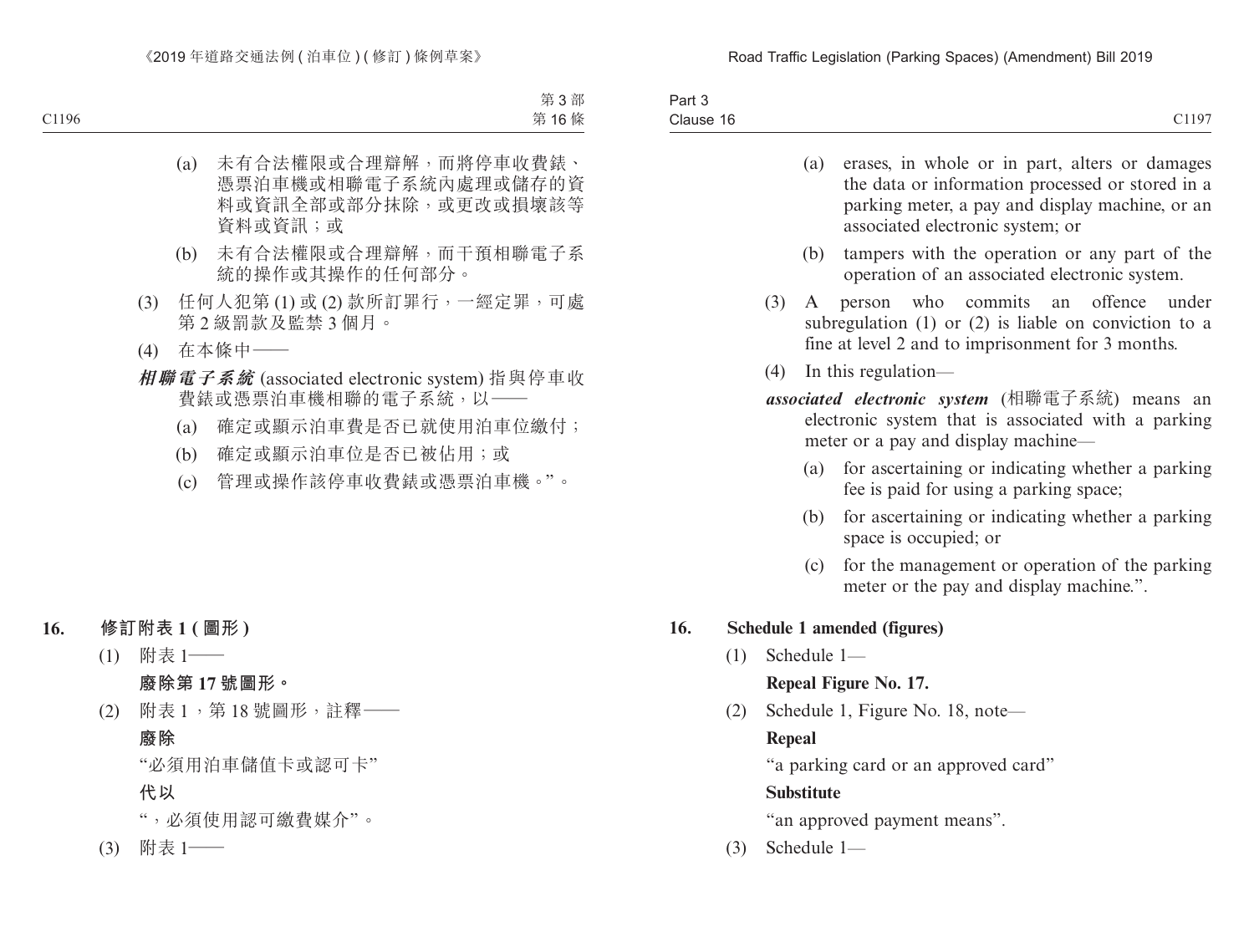| $.$ $.$<br>Fail .                              |                        |
|------------------------------------------------|------------------------|
| Clause<br>$\overline{\phantom{0}}$<br>$\cdots$ | $^{\circ}1100$<br>ー・・・ |

#### **Repeal Figure No. 18.**

(4) Schedule 1, before Figure No. 19— **Add**

"Figure No. 18A



Time Plate

This plate may be used in conjunction with Figure Nos. 1, 2 or 3 to advise that an approved payment means must be used to operate the parking meter erected in relation to the parking spaces during the times indicated.

The wording may be changed to specify any period of time and any system of charging that is in effect at these parking spaces, or to specify a new or additional telephone number.".

#### **17. Schedule 2 substituted**

Schedule 2—

**Repeal the Schedule**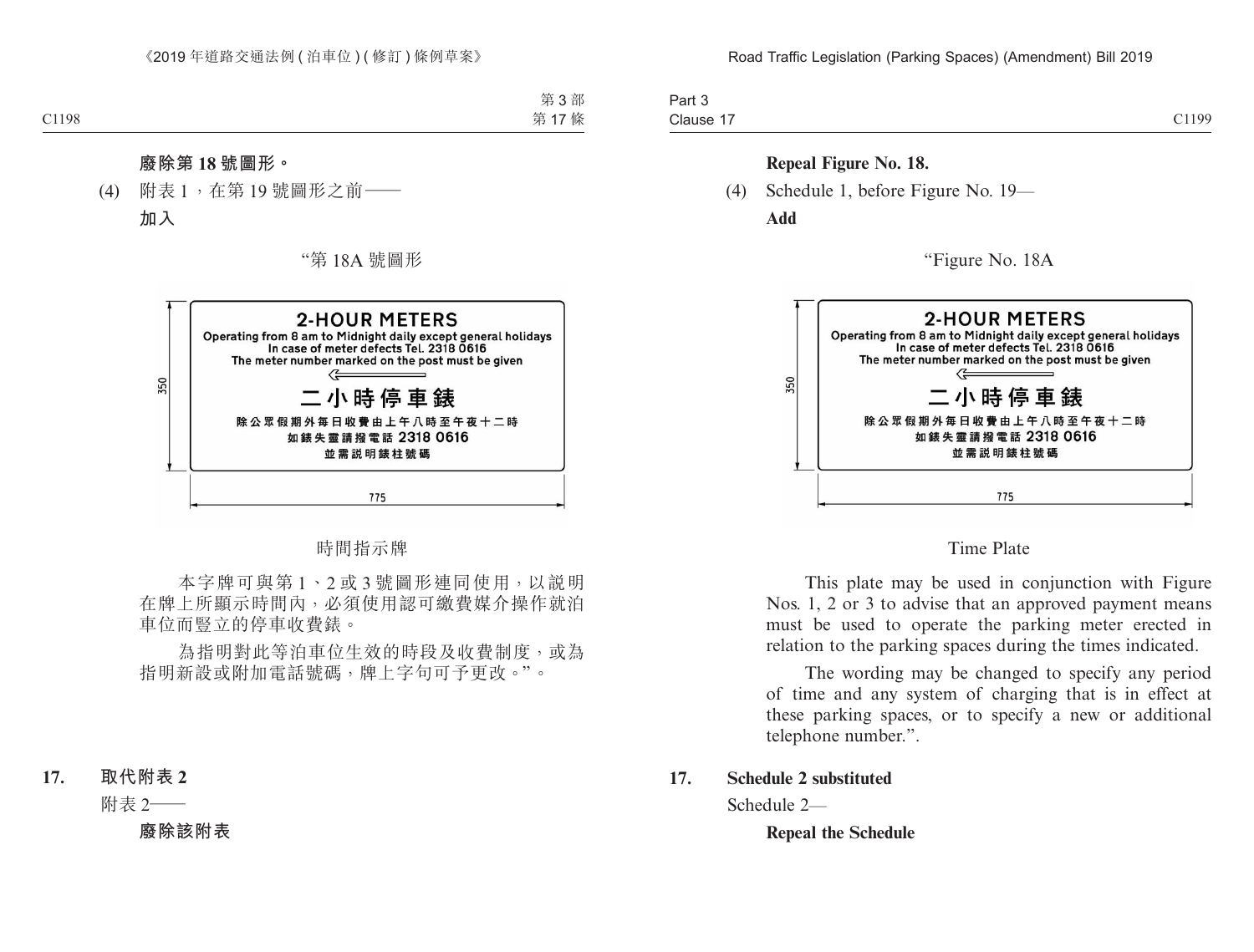Part 3 Clause 18 Clause 18 and 200 and 200 and 200 and 200 and 200 and 200 and 200 and 200 and 200 and 200 and 200 and 200 and 200 and 200 and 200 and 200 and 200 and 200 and 200 and 200 and 200 and 200 and 200 and 200 and 200 and 200 and

**Substitute**

"**Schedule 2**

[reg. 11]

# **Parking Fees**

# **Part 1**

# **Maximum Fee for Use of Metered Parking Space**

Column 1 Column 2

Fee Period \$2 each 15 minutes

# **Part 2**

# **Maximum Fee for Use of Pay and Display Parking Space**

| Column 1      | Column 2          |
|---------------|-------------------|
| Fee           | Period            |
| $\mathcal{S}$ | each 15 minutes". |

**18. Schedule 5 repealed (conditions for issue of parking cards)** Schedule 5—

**Repeal the Schedule.**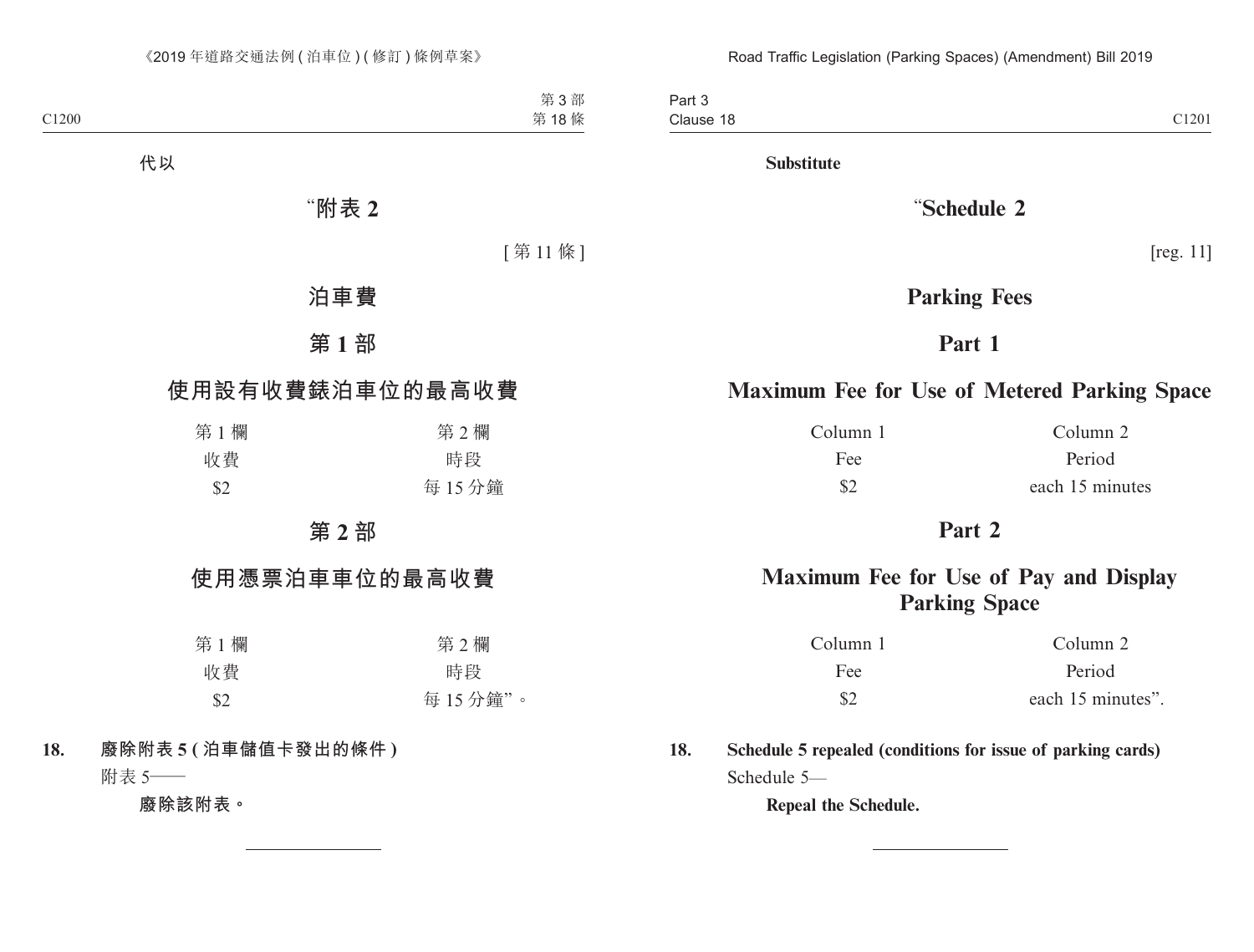# **Part 4**

# **Repeal of Road Traffic (Parking) (Approved Cards) Notice**

# **19. Road Traffic (Parking) (Approved Cards) Notice repealed**

The Road Traffic (Parking) (Approved Cards) Notice (Cap. 374 sub. leg. V) is repealed.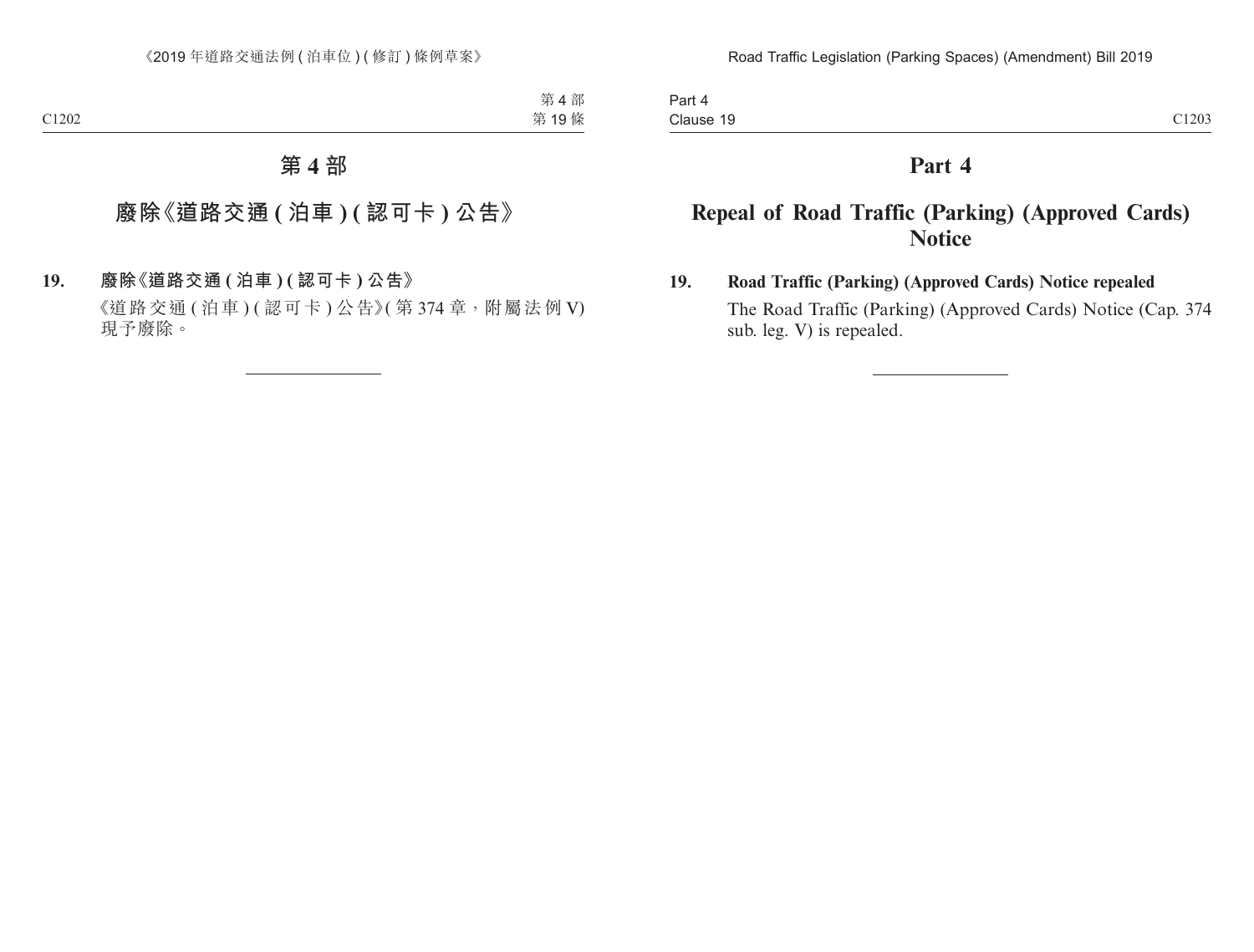| <b>Division</b><br>Part 5 |       |
|---------------------------|-------|
| $\sim$<br>Clause 20       | C1205 |

# **Part 5**

# **Related Amendments**

# **Division 1—Amendments to Fixed Penalty (Traffic Contraventions) Ordinance**

#### **20. Fixed Penalty (Traffic Contraventions) Ordinance amended**

The Fixed Penalty (Traffic Contraventions) Ordinance (Cap. 237) is amended as set out in this Division.

#### **21. Section 2 amended (interpretation)**

- (1) Section 2, Chinese text, definition of **憑票泊車機 Repeal the semicolon Substitute a full stop.**
- (2) Section 2—
	- (a) definition of *approved card*, *parking place*, *parking space* and *temporary parking space*;
	- (b) definition of *card operated parking meter* and *coin operated parking meter*;
	- (c) definition of *parking card*, *parking fee* and *parking meter*—

#### **Repeal the definitions.**

(3) Section 2—

#### **Add in alphabetical order**

"*approved payment means* (認可繳費媒介) has the meaning given by regulation 2(1) of the Road Traffic (Parking) Regulations (Cap. 374 sub. leg. C);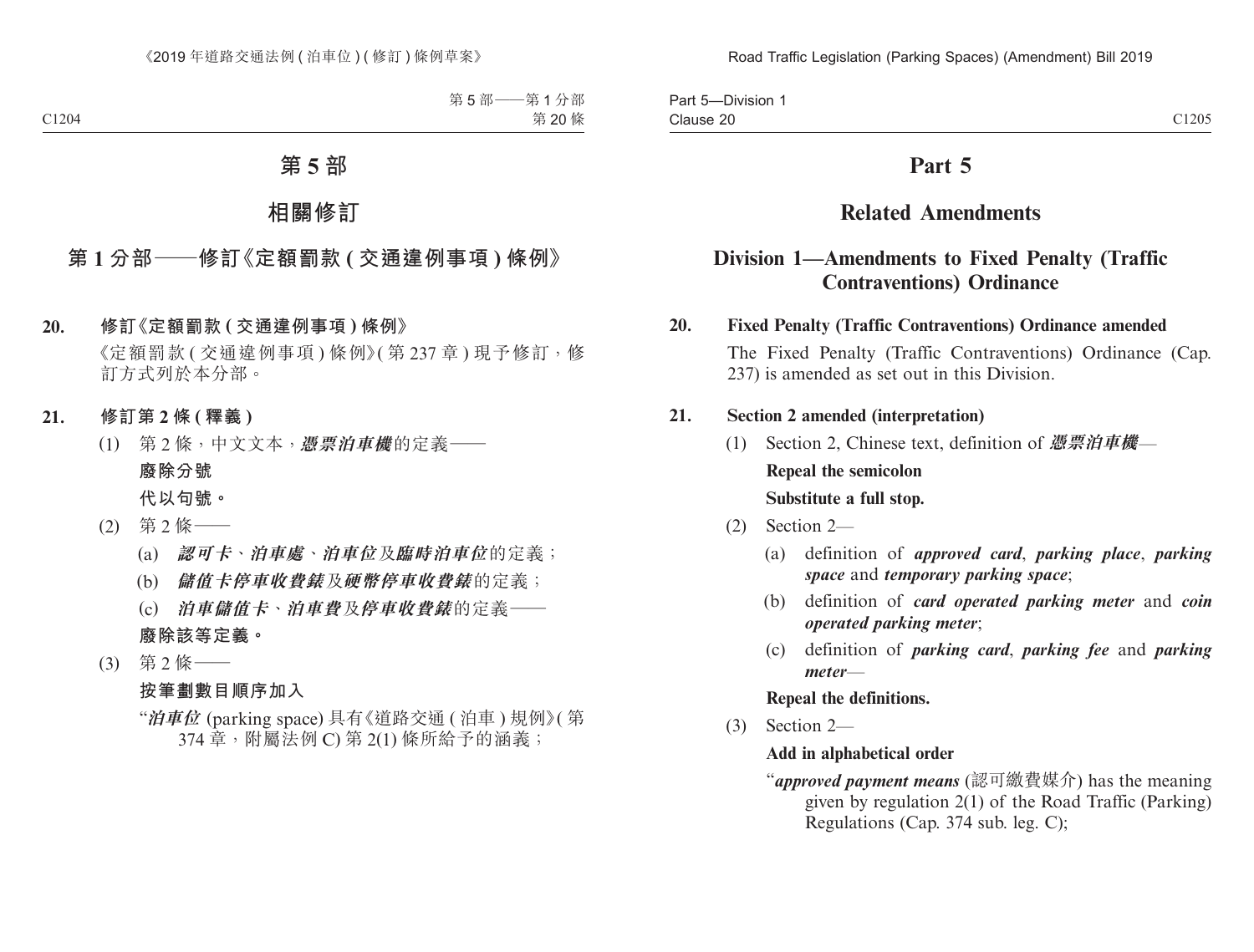| <b>Jivision</b><br>-di                       |       |
|----------------------------------------------|-------|
| $\sim$<br>$\sim$<br>$\sim$ $ -$<br>Clause ∠∠ | C1207 |

- *parking fee* (泊車費) has the meaning given by section 2 of the Road Traffic Ordinance (Cap. 374);
- *parking meter* (停車收費錶) has the meaning given by section 2 of the Road Traffic Ordinance (Cap. 374);
- *parking place* (泊車處) has the meaning given by regulation 2(1) of the Road Traffic (Parking) Regulations (Cap. 374 sub. leg. C);
- *parking space* (泊車位) has the meaning given by regulation 2(1) of the Road Traffic (Parking) Regulations (Cap. 374 sub. leg. C);".

### **22. Section 10 amended (parking at parking meters and pay and display parking spaces)**

(1) Section 10(1)—

#### **Repeal**

"a motor vehicle in—"

#### **Substitute**

"a motor vehicle in a parking space must—".

(2) Section 10(1)—

## **Repeal paragraph (a)**

#### **Substitute**

- "(a) if the parking space is a space in respect of which there is a parking meter (*metered parking space*), as soon as practicable after the motor vehicle is driven in, use an approved payment means in accordance with the directions exhibited on the parking meter; or".
- (3) Section 10(1)(b)— **Repeal**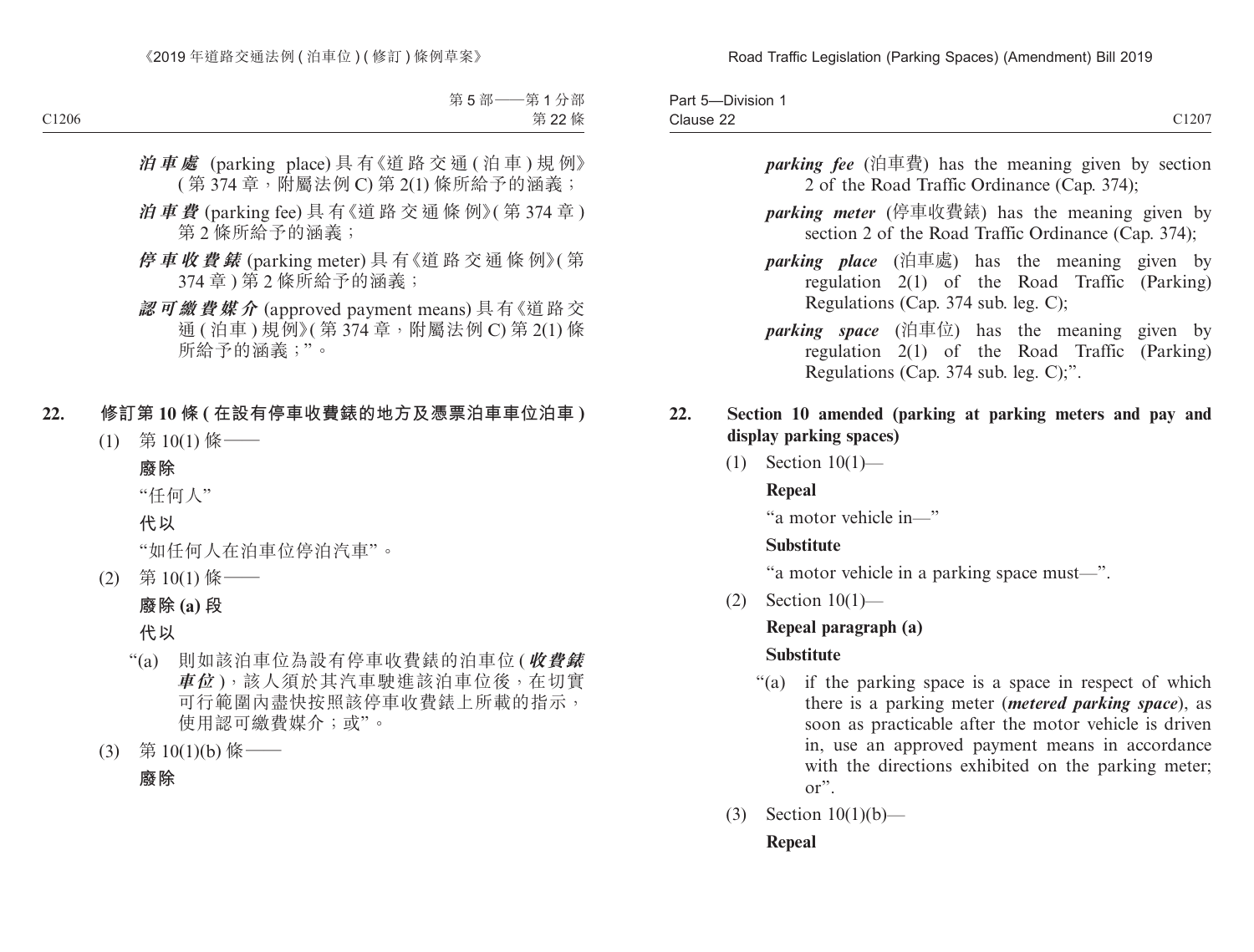```
Part 5—Division 1
                    Clause 22
Clause 22 C1209
```
"a pay and display parking space shall,—"

#### **Substitute**

"if the parking space is a pay and display parking space—".

(4) Section  $10(1)(b)(i)$ —

#### **Repeal**

"or cause to be displayed".

(5) Section 10(2)—

## **Repeal**

"The—"

### **Substitute**

"The following provisions apply in relation to payment for the use of the metered parking space, or the pay and display parking space—".

(6) Section 10(2)—

**Repeal paragraph (a).**

(7) Section 10(2)—

#### **Repeal paragraphs (b) and (c)**

## **Substitute**

"(b) the use of an approved payment means as required by subsection (1)(a) is payment for the use of the metered parking space in respect of the motor vehicle in it, for the period indicated on the parking meter as the period in respect of which payment is made, commencing from the time the payment means is so used; and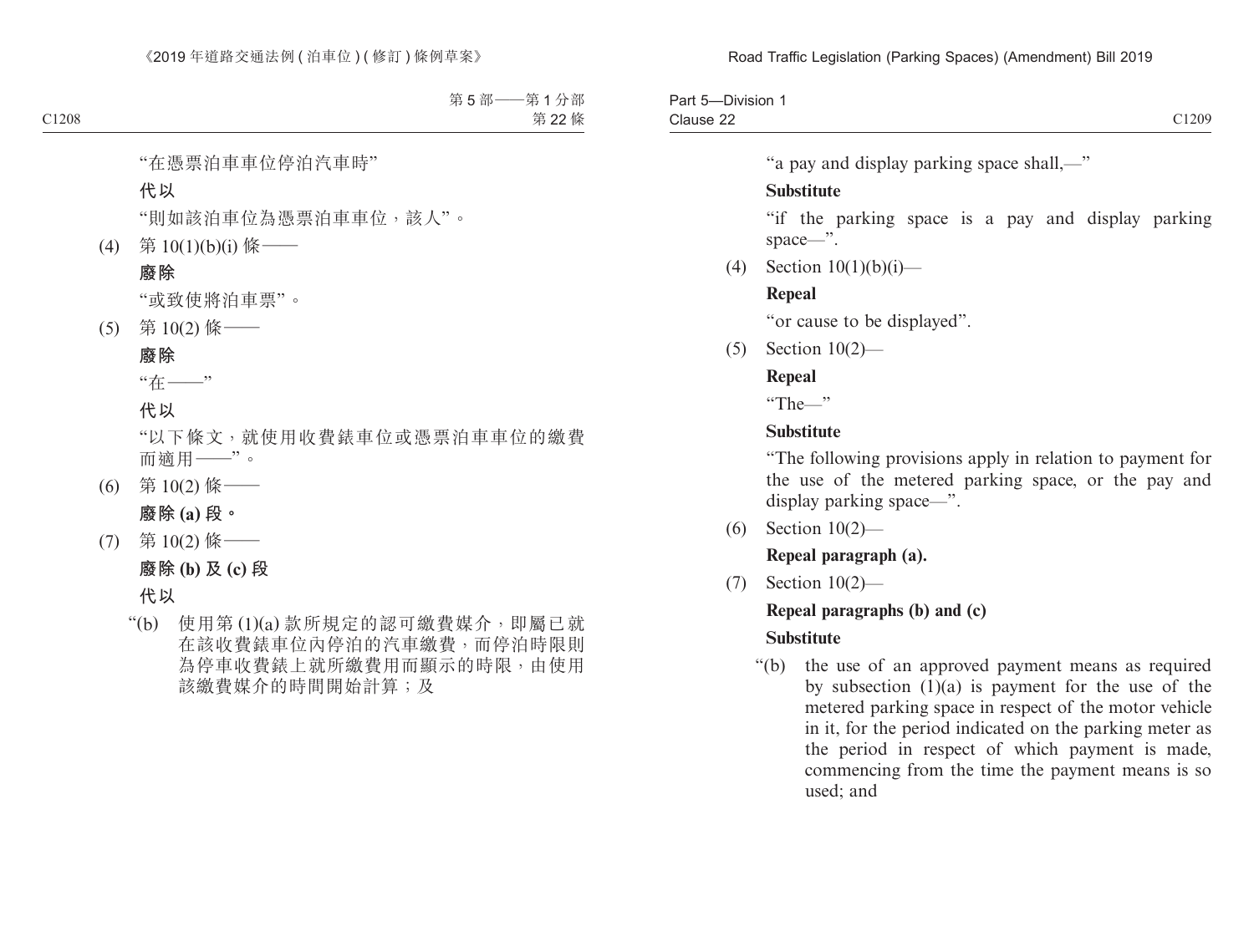| -Division<br>Part 5-<br>$\sim$ |                                         |
|--------------------------------|-----------------------------------------|
| Clause 23<br>.                 | $\bigcap$ 1 $\bigcap$ 1 1<br>`∠ ⊥ ∠ ⊥ ⊥ |

- (c) the display of the display ticket in accordance with subsection (1)(b) is payment for the use of the pay and display parking space in respect of the motor vehicle in it until the time and date indicated on the ticket as the time and date of expiry of the period to which the payment relates.".
- (8) Section 10(4)—

## **Repeal**

"whether there is a coin operated parking meter or a card operated parking meter in respect of such parking space or spaces or"

### **Substitute**

"whether there is a parking meter in respect of the parking space or spaces or".

# **23. Section 11 amended (parking without payment)**

(1) Section 11(2)(a)—

# **Repeal**

"notwithstanding that an appropriate coin, a parking card or an approved card, as the case may be, was inserted in the meter or used as directed on the meter"

## **Substitute**

"even though an approved payment means was used as directed on the meter".

(2) Section 11(2)(b)—

# **Repeal**

"insert a coin, or use a parking card or an approved card, as the case may be, in"

## **Substitute**

"use an approved payment means for".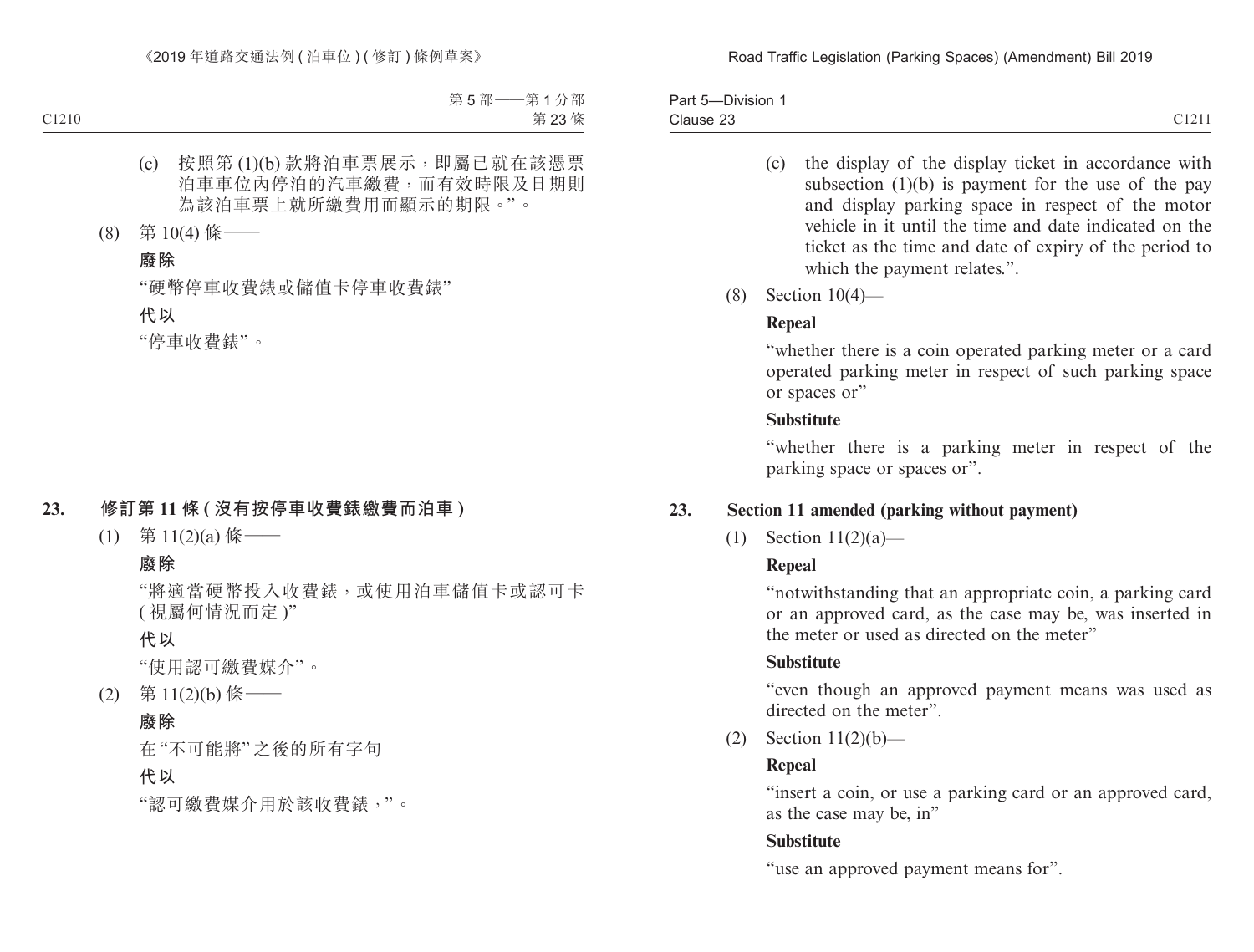| -Division 2<br>Part 5                  |                |
|----------------------------------------|----------------|
| $\overline{\phantom{a}}$<br>Clause 24. | $\bigcap$ 1010 |

# **Division 2—Amendments to Fixed Penalty (Traffic Contraventions) Regulations**

#### **24. Fixed Penalty (Traffic Contraventions) Regulations amended**

The Fixed Penalty (Traffic Contraventions) Regulations (Cap. 237 sub. leg. A) are amended as set out in this Division.

#### **25. Schedule amended**

(1) The Schedule, Form 1, list of contraventions—

#### **Repeal Contravention Code No. (14).**

(2) The Schedule, Form 1, list of contraventions—

#### **Repeal Contravention Code No. (15)**

#### **Substitute**

"(15) 停泊在設有停車收費錶的泊車位,但沒有在泊車 後盡快使用認可繳費媒介繳付泊車費 (條例第  $10(1)(a)$  條 )。

> Parked in a parking space in respect of which there is a parking meter without as soon as possible after parking using an approved payment means for the payment of the parking fee (section  $10(1)(a)$ .".

- (3) The Schedule, Form 1, list of contraventions— **Repeal Contravention Code No. (18).**
- (4) The Schedule, Form 1, list of contraventions— **Repeal Contravention Code No. (19)**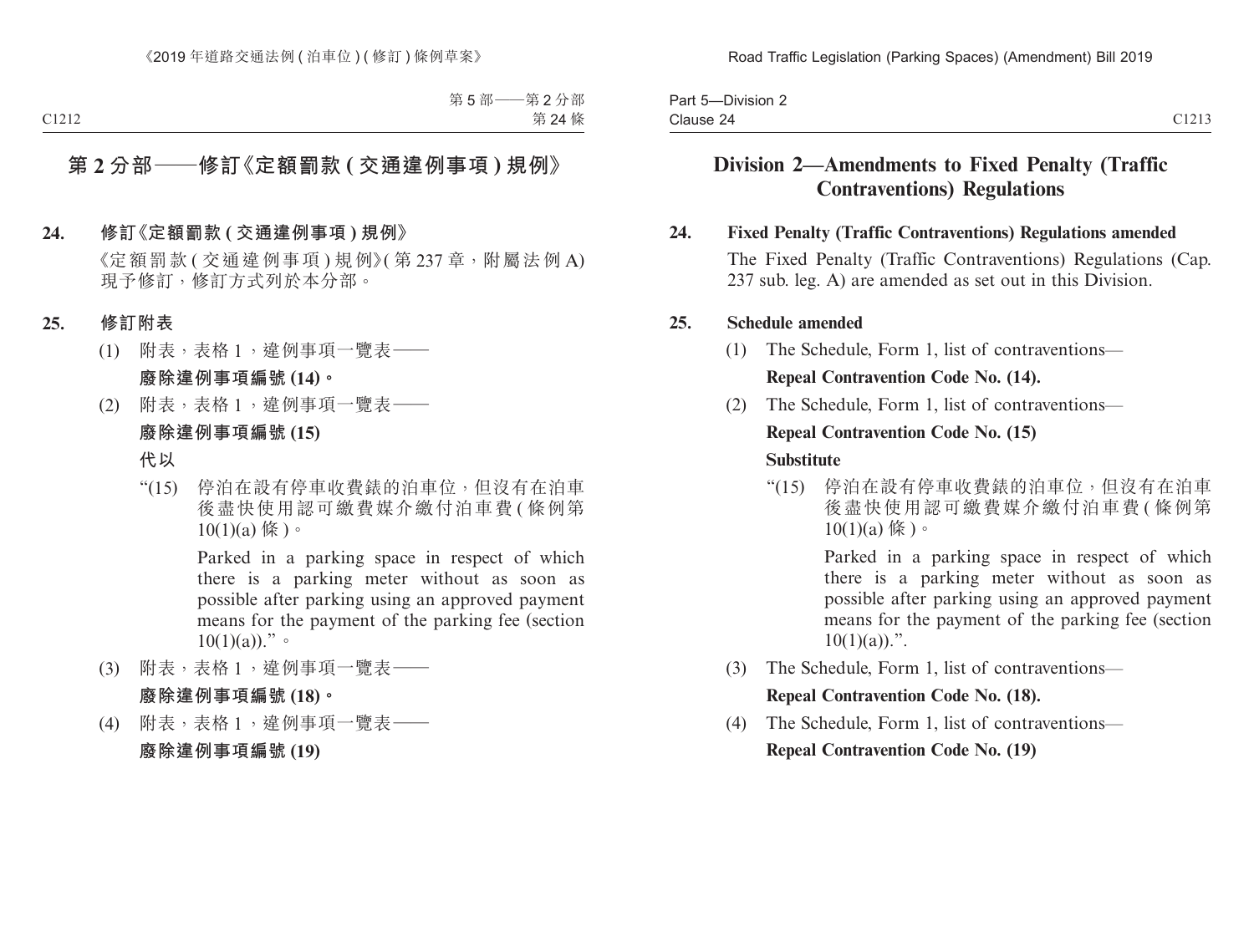| $- \cdot$ $- \cdot$<br>Darth based on the set of the set of the set of the set of the set of the set of the set of the set of the set of the set of the set of the set of the set of the set of the set of the set of the set of the set of the set o<br>-Division 2<br>⊺a⊪t ∪ |                          |
|--------------------------------------------------------------------------------------------------------------------------------------------------------------------------------------------------------------------------------------------------------------------------------|--------------------------|
| $\sim$<br>$\sim$ $\sim$<br>Clause 25<br>--------                                                                                                                                                                                                                               | C1215<br>`` <i>`````</i> |

#### **Substitute**

"(19) 停泊在設有停車收費錶的泊車位時佔用超過 1 個 泊車位,但沒有使用認可繳費媒介,就每個泊車 位繳付泊車費 ( 條例第 10(4) 條 )。

> Parked in more than one parking space in respect of which there is a parking meter without using an approved payment means for payment of the parking fee for each parking space (section  $10(4)$ .".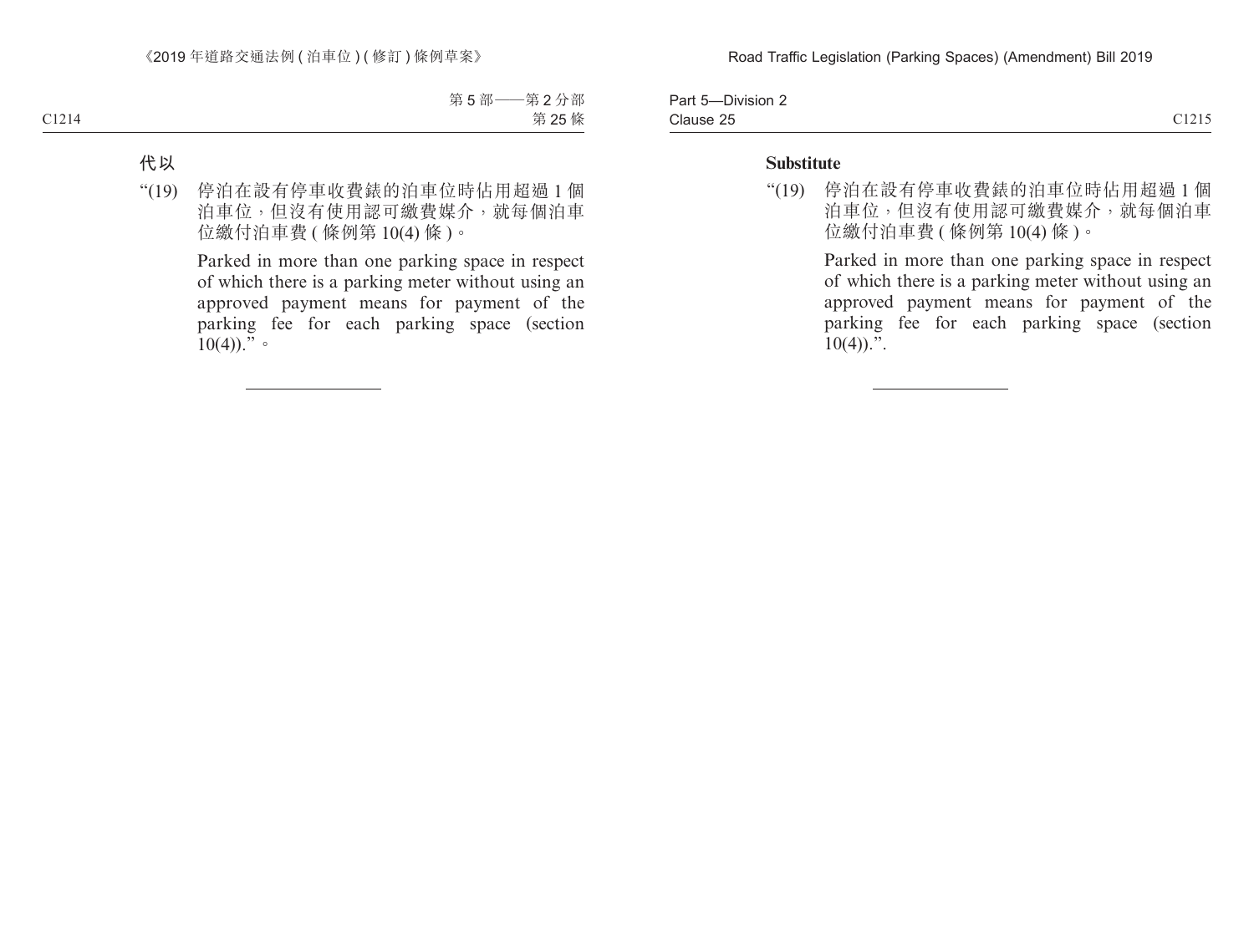#### **Explanatory Memorandum**

The main purposes of this Bill are to amend the Road Traffic Ordinance (Cap. 374) (*Ordinance*) and the Road Traffic (Parking) Regulations (Cap. 374 sub. leg. C) (*Parking Regulations*) to—

- (a) provide for the use of electronic means to pay for using parking spaces;
- (b) provide for the installation of sensors to detect the occupancy of parking spaces;
- (c) repeal references to certain outdated terms like *approved card*, *automatic vending machine*, *card operated parking meter*, *coin operated parking meter*  and *parking card*; and
- (d) impose a limitation period for making refund applications for the residue value contained in parking cards, which have ceased to be in use since 2004.

#### **Part 1—Preliminary**

- 2. Clause 1 sets out the short title and provides for commencement generally.
- 3. The limitation period for making a refund application for the residue value contained in a parking card will expire on 31 December 2021 (see clause 10 under which a new regulation 12AA is added to the Parking Regulations providing for the limitation period), after which all provisions relating only to parking cards will become unnecessary and will be repealed. Clause 1(3) therefore specifically provides for the repeal of those provisions on 1 January 2022.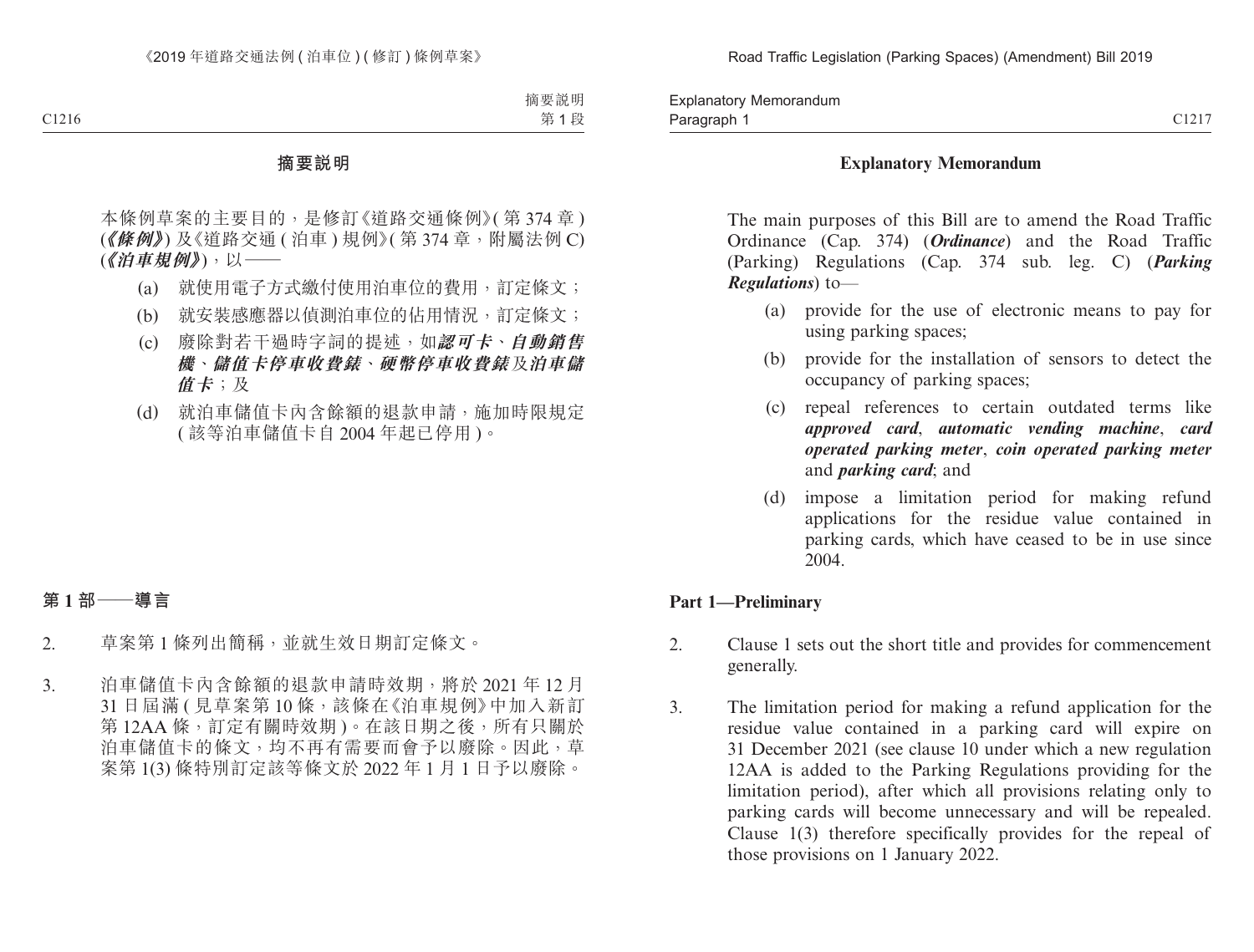Paragraph 4 and 2012 C1219 Explanatory Memorandum Paragraph 4

- 
- 4. The time plate represented by Figure No. 18 under Schedule 1 to the Parking Regulations will be wholly replaced with a new time plate represented by Figure No. 18A under that Schedule by 31 December 2022. Clause 1(4) therefore specifically provides for the repeal of Figure No. 18 on 1 January 2023.

#### **Part 2—Amendments to Ordinance**

- 5. Clause 3 amends section 2 of the Ordinance by—
	- (a) amending the definitions of *parking meter* and *pay and display machine*;
	- (b) repealing the definitions of *automatic vending machine* and *parking card*; and
	- (c) adding the definition of *space sensor*.
- 6. Clause 4 amends section 12 of the Ordinance by—
	- (a) removing the references to automatic vending machines and parking cards;
	- (b) empowering the Commissioner for Transport (*Commissioner*) to approve the use of any card, device or electronic system that the Commissioner considers appropriate (*approved payment means*) for paying parking fees;
	- (c) substituting section  $12(1)(q)$  to empower the Commissioner to determine directions and conditions relating to the use of approved payment means for paying parking fees;
	- (d) removing from section  $12(1)(r)$  the reference to a machine or apparatus that issues parking cards; and
	- (e) adding a new section 12(1A) to provide that a notice referred to in section  $12(1)(p)$  is not subsidiary legislation.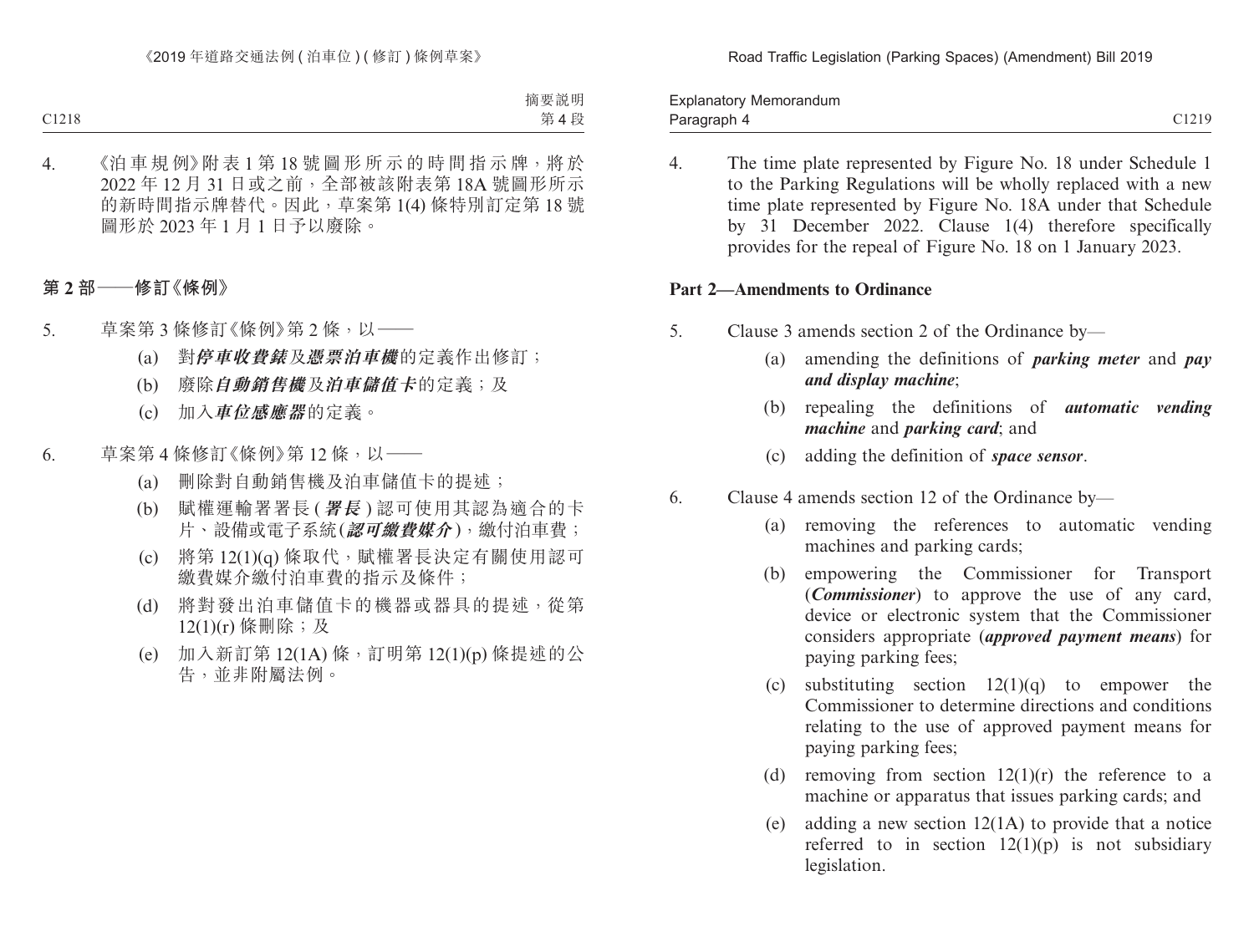Road Traffic Legislation ( Parking Spaces) ( Amendment) Bill 2019

| Explanatory Memorandum                                                                                                                                                                                                                      |                    |
|---------------------------------------------------------------------------------------------------------------------------------------------------------------------------------------------------------------------------------------------|--------------------|
| and the contract of the contract of the contract of the contract of the contract of the contract of the contract of the contract of the contract of the contract of the contract of the contract of the contract of the contra<br>Paragraph | (122)<br>- - - - - |

7. Clause 5 amends section 111 of the Ordinance by removing the references to parking cards.

#### **Part 3—Amendments to Parking Regulations**

- 8. Clause 7 amends regulation 2(1) of the Parking Regulations  $by-$ 
	- (a) repealing the definitions of *approved card*, *card operated parking meter* and *coin operated parking meter*; and
	- (b) adding the definition of *approved payment means*.
- 9. Clause 8 amends regulation 11 of the Parking Regulations by—
	- (a) removing the references to card operated parking meters and coin operated parking meters;
	- (b) empowering the Commissioner to erect a traffic sign in accordance with a new Figure No. 18A in Schedule 1;
	- (c) repealing regulation 11(5) which relates to automatic vending machines; and
	- (d) making certain provisions more reader-friendly.
- 10. Regulation 12 of the Parking Regulations relates to parking cards only. Clause 9 repeals that regulation.
- 11. Clause 10 adds a new regulation 12AA to the Parking Regulations to provide that no refund may be made to a person under regulation  $12(7)$  or (9) unless the person—
	- (a) returns the parking card pursuant to regulation 12(6) by 31 December 2021; or
	- (b) surrenders the parking card and applies for the refund under regulation 12(8) by 31 December 2021.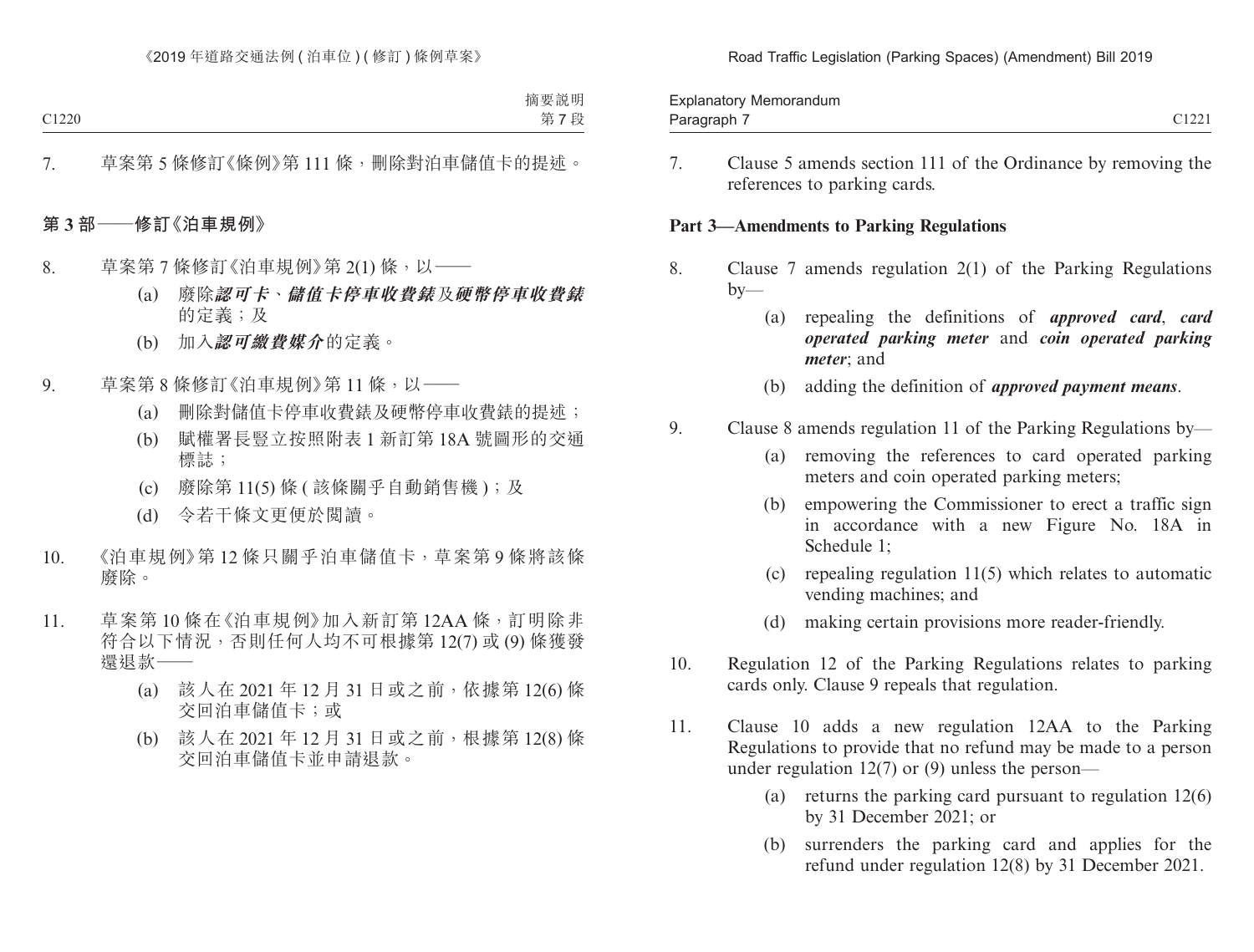Paragraph 12 and 2012 and 2012 and 2012 and 2012 and 2012 and 2012 and 2012 and 2012 and 2012 and 2012 and 201 Explanatory Memorandum Paragraph 12

- 12. Clause 11 substitutes regulation 12A of the Parking Regulations to empower the Commissioner to approve the use of any card, device as well as electronic system for paying parking fees.
- 13. Clause 12 repeals regulation 12B of the Parking Regulations.
- 14. Clause 13 amends regulation 12D of the Parking Regulations  $by-$ 
	- (a) removing offences in relation to parking cards; and
	- (b) creating an offence in relation to use for paying parking fees by approved payment means that have been interfered with, altered or damaged.
- 15. Clause 14 amends regulation 13 of the Parking Regulations  $by-$ 
	- (a) removing the reference to automatic vending machines in regulation 13(a);
	- (b) removing the references to coin operated parking meters, card operated parking meters, coins, bank notes, parking cards, approved cards and automatic vending machines in regulation 13(c) and (d); and
	- (c) creating an offence against a person who, without lawful authority, operates or attempts to operate a parking meter or a pay and display machine other than by the use of an approved payment means.
- 16. Clause 15 adds a new regulation 13A to the Parking Regulations to create—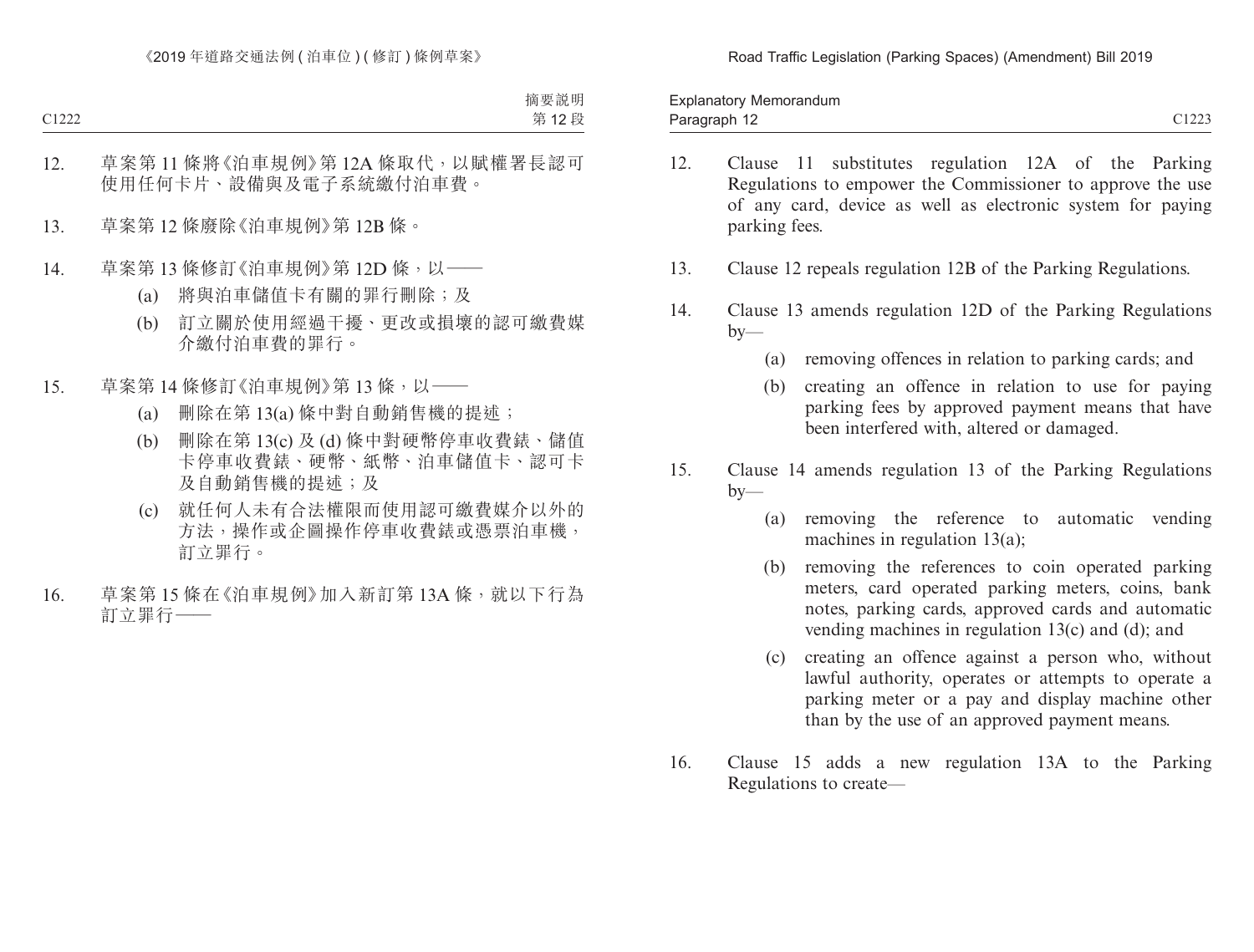Road Traffic Legislation ( Parking Spaces) ( Amendment) Bill 2019

Paragraph 17 and 2012 C1225 Explanatory Memorandum Paragraph 17

- (a) an offence against a person who knowingly obtains unauthorized access to data or information contained in a parking meter, a pay and display machine, or an associated electronic system (as defined in that new regulation); and
- (b) an offence against a person who, without lawful authority or reasonable excuse—
	- (i) erases, or otherwise alters or damages, the data or information processed or stored in a parking meter, a pay and display machine, or an associated electronic system; or
	- (ii) tampers with the operation of an associated electronic system.
- 17. Clause 16 amends Schedule 1 to the Parking Regulations by—
	- (a) repealing Figure No. 17;
	- (b) amending the note to Figure No. 18; and
	- (c) adding a new Figure No. 18A.
- 18. Clause 17 substitutes Schedule 2 to the Parking Regulations to simplify the presentation of the Schedule while leaving the maximum fees unaltered.
- 19. Clause 18 repeals Schedule 5 to the Parking Regulations which is outdated owing to the cessation of use of parking cards for paying parking fees.

#### **Part 4—Repeal of Road Traffic (Parking) (Approved Cards) Notice**

20. Clause 19 repeals the Road Traffic (Parking) (Approved Cards) Notice (Cap. 374 sub. leg. V).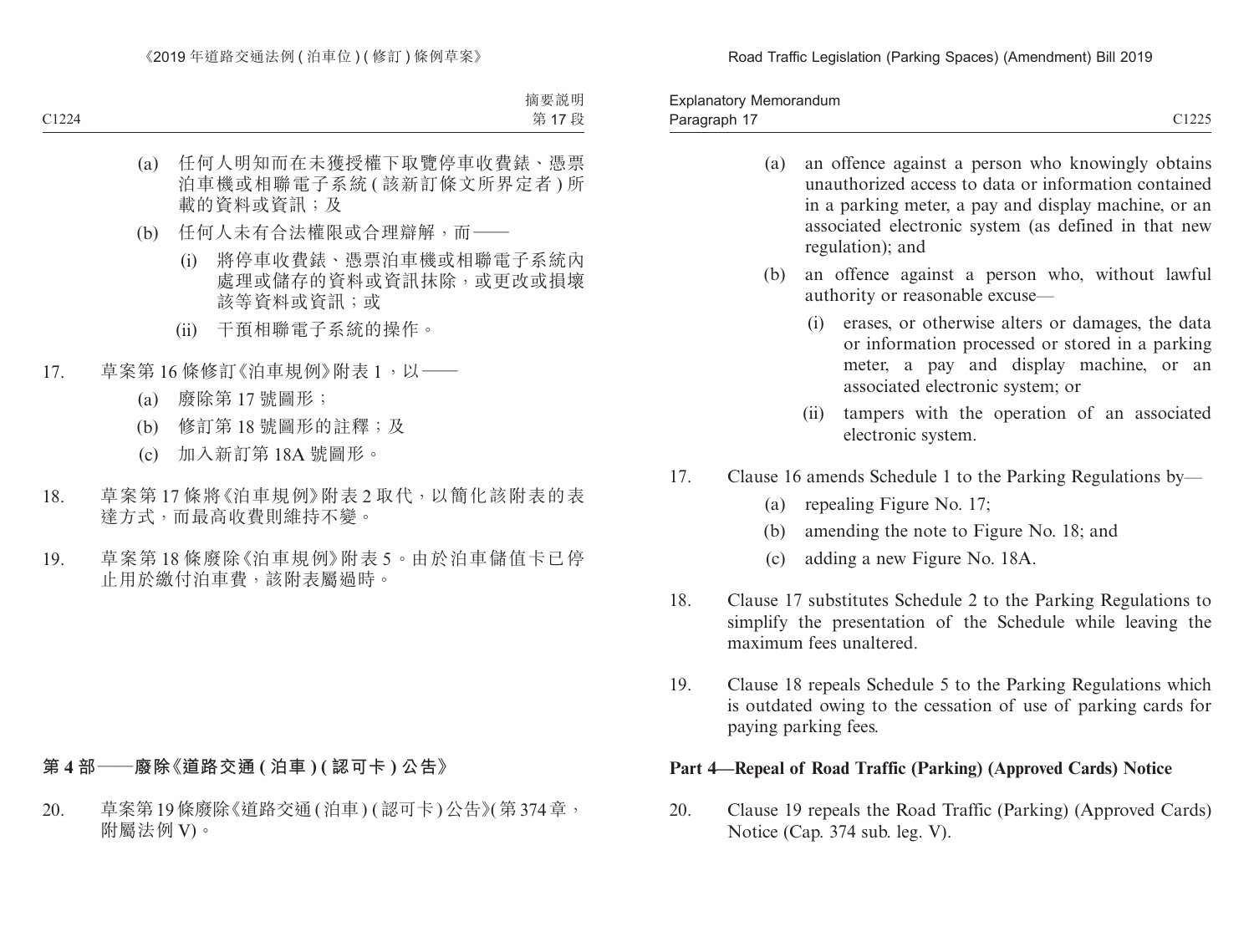| –<br>Explanatory Memorandum |                |
|-----------------------------|----------------|
| ິ<br>Paragraph $\sim$<br>ີ  | C1227<br>- 122 |

#### **Part 5—Related Amendments**

- 21. Clause 21 amends section 2 of the Fixed Penalty (Traffic Contraventions) Ordinance (Cap. 237) (*Fixed Penalty Ordinance*) by—
	- (a) repealing the definitions of *approved card*, *card operated parking meter*, *coin operated parking meter*, *parking card* and *temporary parking space*;
	- (b) replacing the definitions of *parking fee*, *parking meter*, *parking place* and *parking space* with the new ones; and
	- (c) adding the definition of *approved payment means*.
- 22. Clause 22 amends section 10 of the Fixed Penalty Ordinance  $by-$ 
	- (a) removing the references to parking at a parking space in respect of which there is a coin operated parking meter or a card operated parking meter;
	- (b) adding references to parking at a parking space in respect of which there is a parking meter or a pay and display machine;
	- (c) substituting the provisions relating to the use of coins and parking cards for paying parking fees with the ones relating to the use of approved payment means for paying parking fees; and
	- (d) making certain provisions more reader-friendly.
- 23. Clause 23 amends section 11 of the Fixed Penalty Ordinance by substituting the provisions relating to the use of coins and parking cards for paying parking fees with the ones relating to the use of approved payment means for paying parking fees.